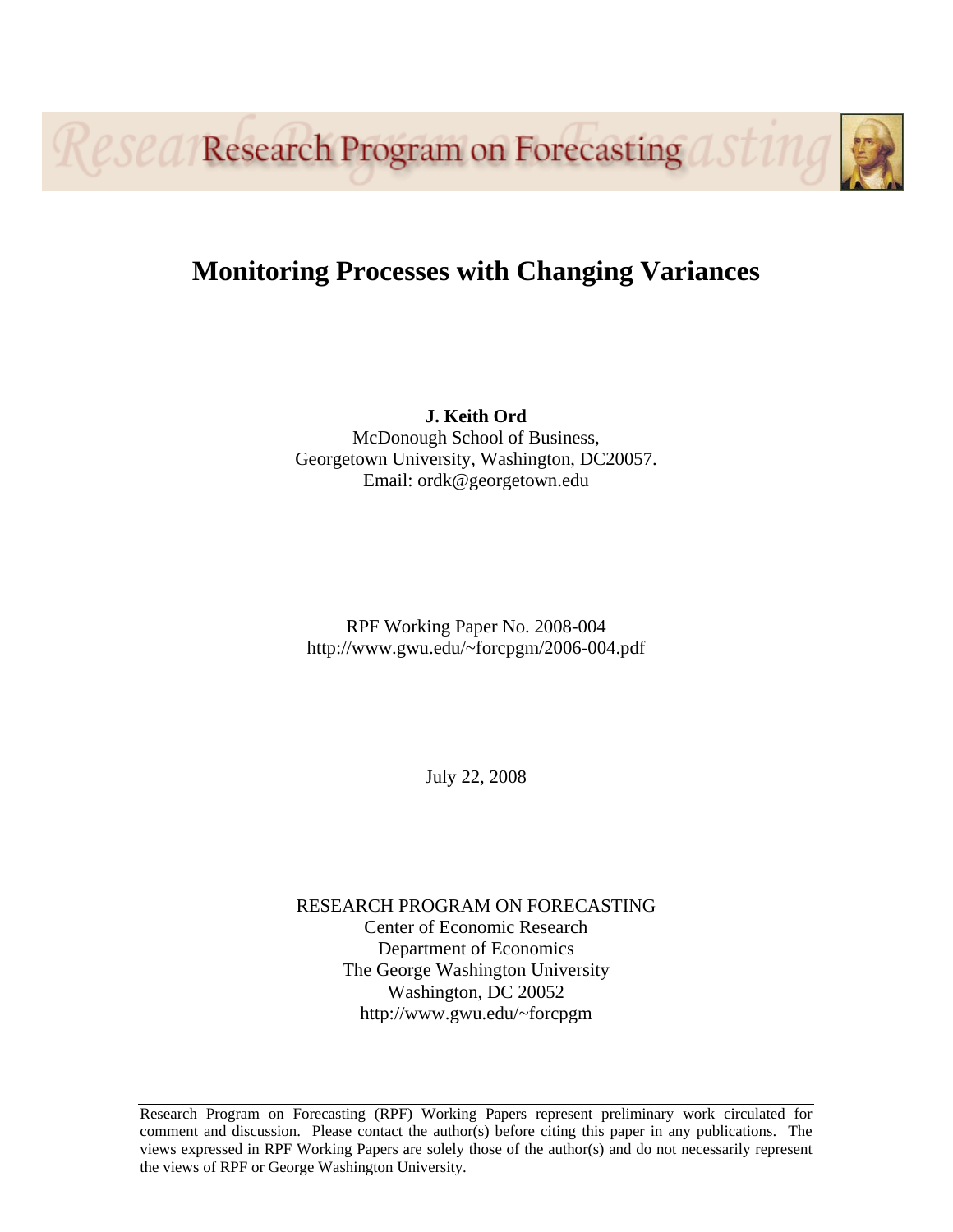# **Monitoring Processes with Changing Variances**

#### **Abstract**

Statistical process control (SPC) has evolved beyond its classical applications in manufacturing to monitoring economic and social phenomena. This extension requires consideration of autocorrelated and possibly non-stationary time series. Less attention has been paid to the possibility that the variance of the process may also change over time. In this paper we use the innovations state space modeling framework to develop conditionally heteroscedastic models. We provide examples to show that the incorrect use of homoscedastic models may lead to erroneous decisions about the nature of the process. The framework is extended to include counts data, when we also introduce a new type of chart, the P-value chart, to accommodate the changes in distributional form from one period to the next.

**Keywords:** control charts, count data, GARCH, heteroscedasticity, innovations, state space, statistical process control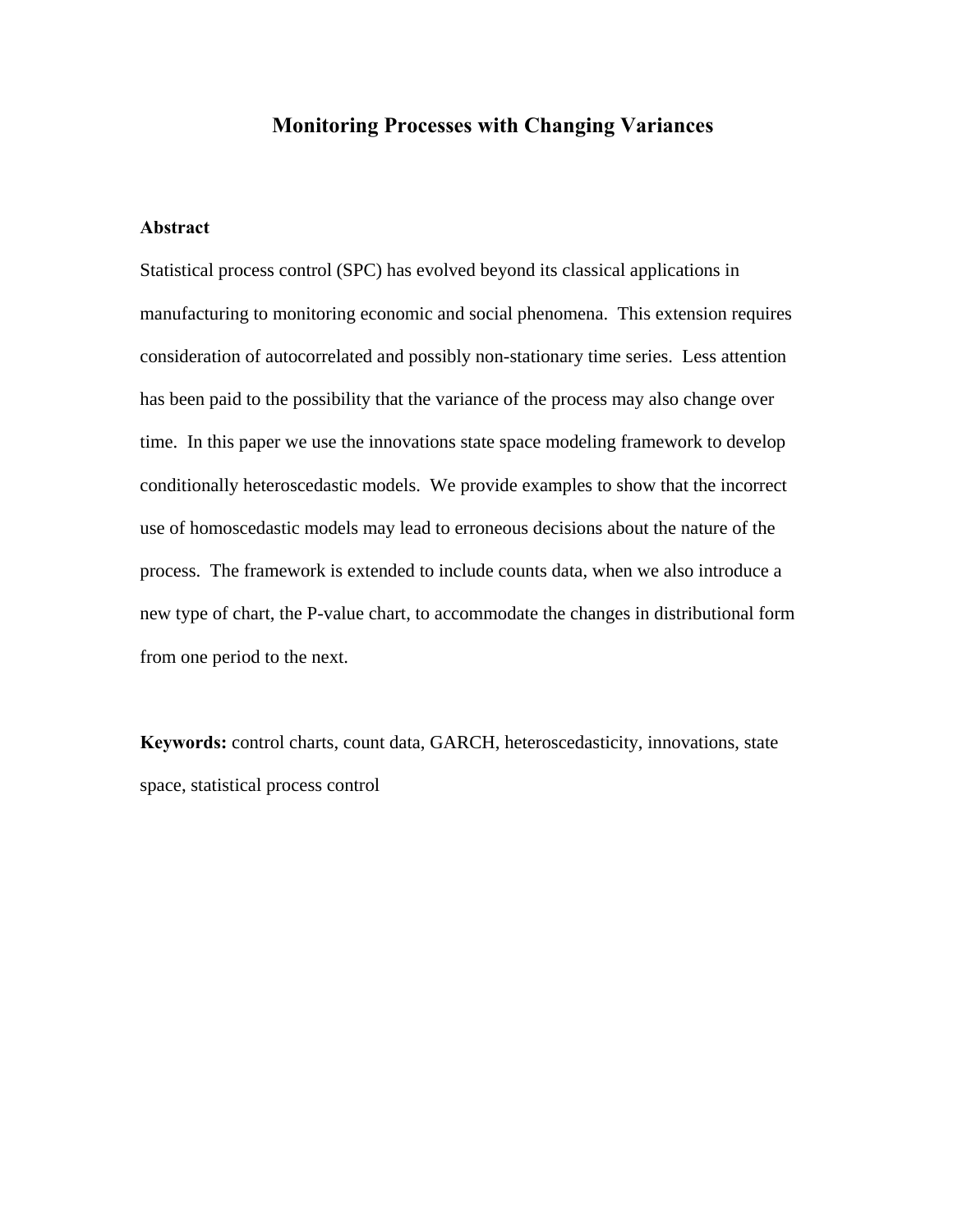#### **1. Introduction**

The seminal work of Shewhart (1931) and many others on control charts focused squarely upon manufacturing processes, where production conditions might be expected to be stable over time if and when the process was in control. Typically a small sample (e.g.  $n= 5$ ) was taken and the sample mean plotted on an  $\overline{X}$  chart. The process was deemed to be out of control if the sample mean was more than three standard deviations from the underlying mean. The nature of such processes meant that it was often reasonable to leave a sufficient interval of time between successive sets of readings to ensure that the samples might be viewed as independent from one time period to the next. Further, if the process was deemed to be out of control, it was reasonable to assume that equipment could be reset so that the process was in control again by the time the next sample was taken. Thus, we are led to the standard formulation that the observations are independent and identically distributed at a given time and that there is independence between time periods.

 Inevitably, as the popularity of such methods increased, these assumptions often became less plausible. In particular, independence over time seemed an overly strong assumption; for example, the process might deteriorate slowly so that a series of related but relatively weak signals could occur, but none strong enough to trigger an intervention. The recognition of such possibilities led to a series of ad-hoc rules designed to capture such behavior. For example, Version 15 of Minitab gives eight rules, each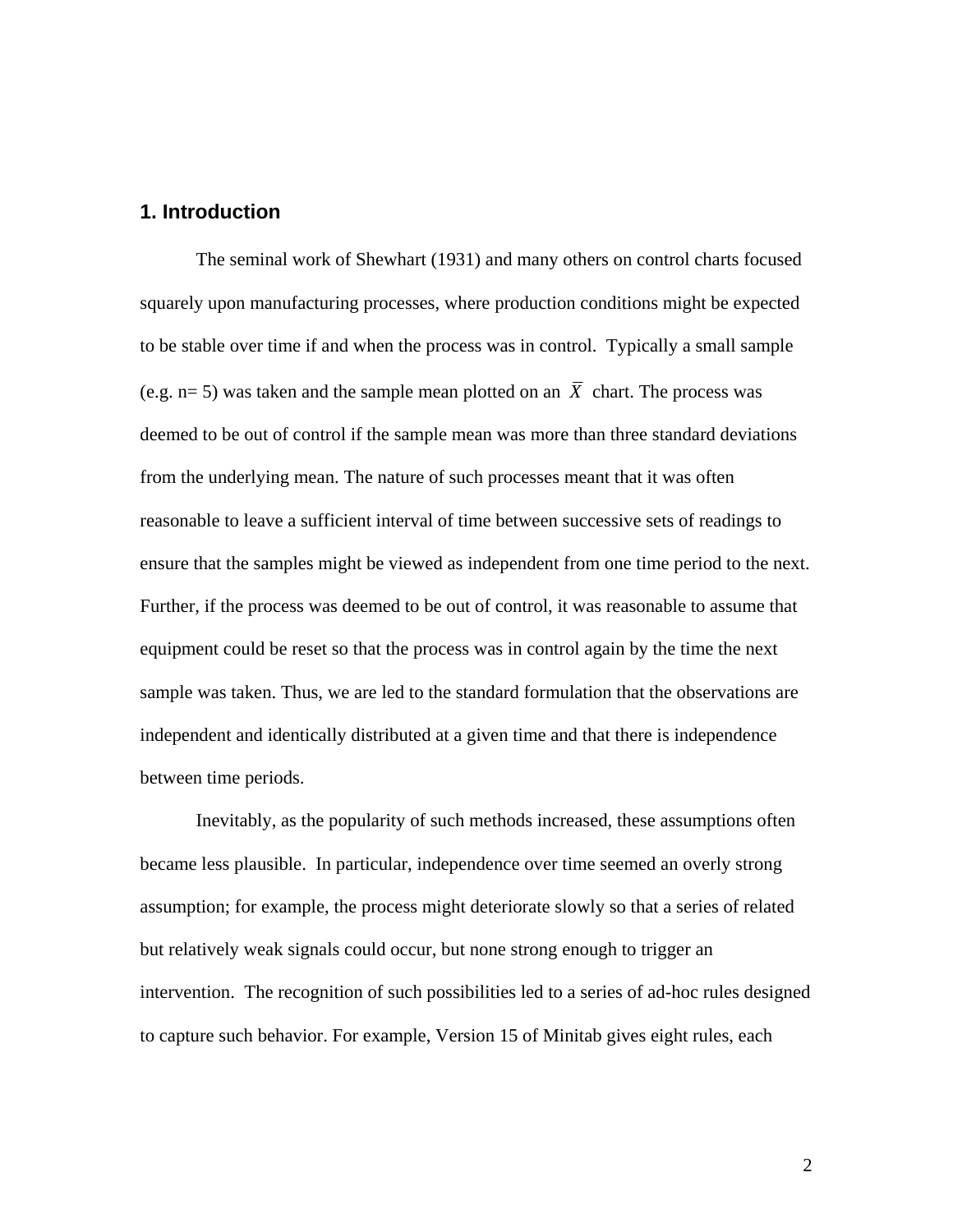designed to generate approximately the same probability of a Type I error for an incontrol process. These rules include:

- 1 point more than 3 standard deviations from center line (the original rule)
- 2 out of 3 points  $> 2$  standard deviations from center line (same side; the warning area)
- 6 points in a row, all increasing or all decreasing.

Over time, it became evident that an out of control process could also lead to increased variability, without necessarily affecting the mean level, so that charts based upon the range of the sample (R-chart) or its standard deviation (S-chart) became popular. A variety of extensions and improvements have appeared, see for example Montgomery (2004); we focus upon the basic approaches in this paper.

 The next major change that came about was the explicit introduction by Alwan and Roberts (1988) of time series models to describe the underlying nature of the process. Once we recognize that the process evolves over time, we can see that the assumptions made earlier cease to be valid and that erroneous decisions could be made if the time dependence is ignored. Another way of looking at this approach is to think of the usual charts as being *unconditional*, in that they rely upon the marginal distribution provided the series is stationary so that such a distribution exists. By contrast, the time series charts are defined *conditionally* upon the past values of the series. We summarize developments in this area in section 1.1.

As the use of control charts has spread beyond manufacturing processes to the study of social and economic phenomena, the emphasis has also shifted more to monitoring, rather than control. Indeed, intervention to restore "control" may be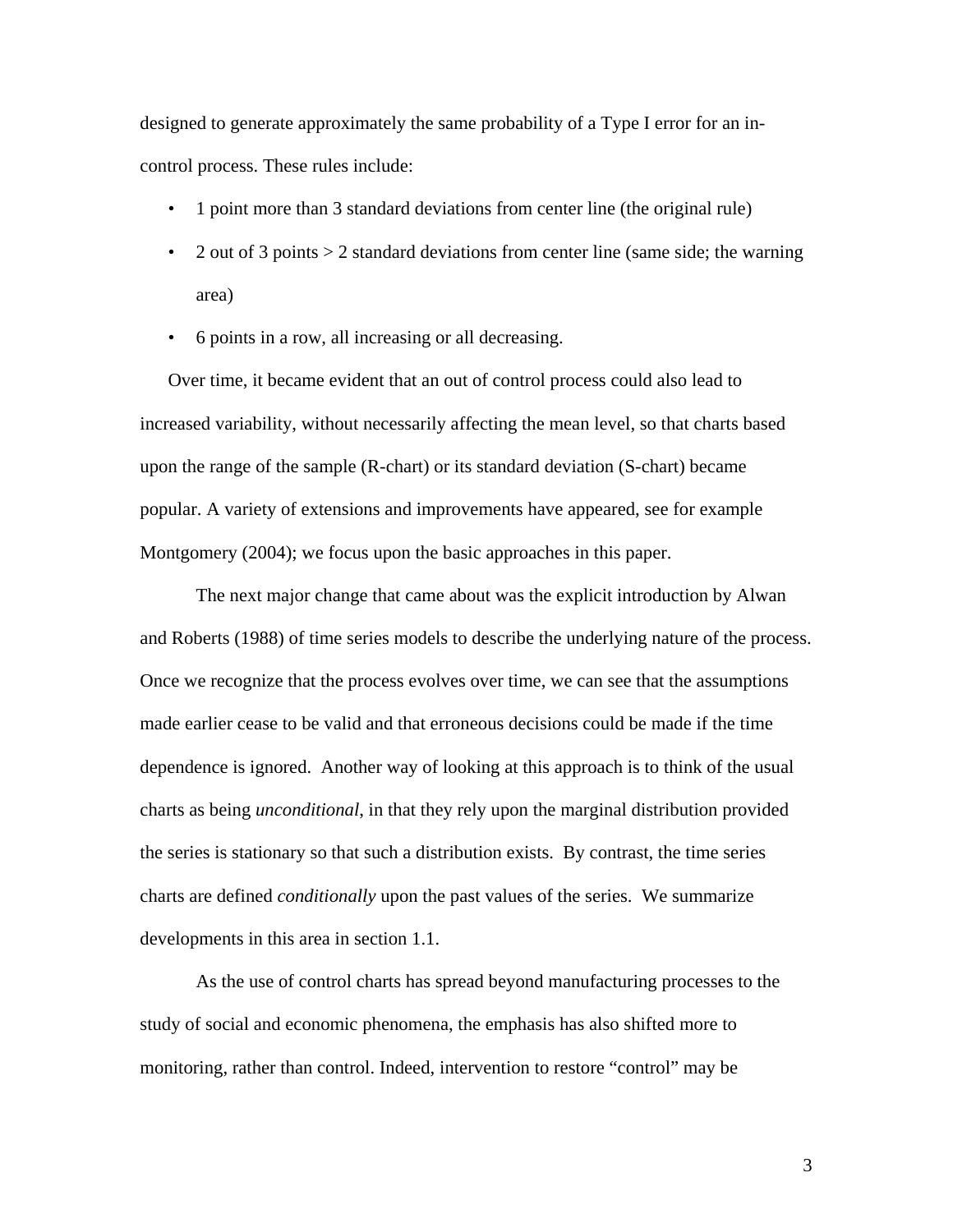physically or politically impossible, yet we still wish to know when a process has deviated from its expected path, be it an increase in crime rates or a shift in gasoline prices. We observe that there are two distinct issues here: a process may be in or out of statistical control, and it may meet or fail to meet the goals for which the monitoring is in place. For example, crime rates may be changing in a manner that is statistically predictable, but politically unacceptable. In such circumstances, changes in volatility may occur as well as changes in the mean level, which suggests that we should consider time series models that reflect movements in the variance as well as the mean. Such processes are briefly reviewed in section 1.2.

When we consider monitoring social and economic processes, it is important to recognize that although the tools may be similar, the focus is somewhat different. In monitoring applications, we may be well aware of temporal dependence and of changes in the mean and variance over time. Our purpose is to look for unexpected shifts, and policy changes in response may be slow to take effect. For a discussion in the context of transportation indicators, see Ord and Young (2004).

A further point needs to be made when we consider monitoring social and economic processes. In order to calibrate the charts, we must either assume that the process is in statistical control during the calibration period, or that outliers can be successfully identified and adjusted. This outlier modification step must be approached with care; typically the parameter estimates may not change dramatically, but the residual variance may reduce considerably thereby narrowing the control limits. If we are overly zealous in outlier removal we may induce a "chicken little" affect whereby excessive numbers of out-of-control signals are generated in later periods.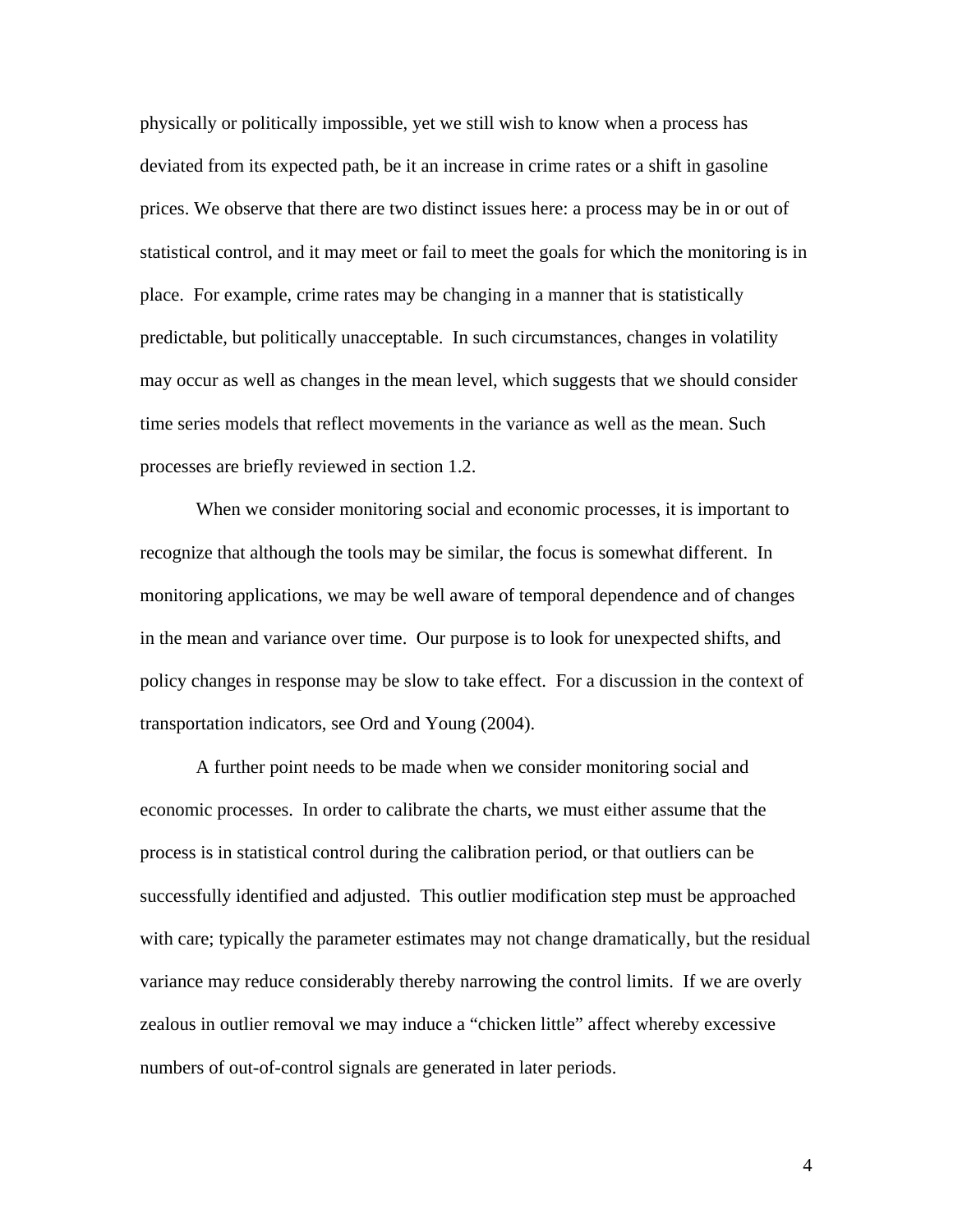The paper is structured as follows. In the remainder of this section we describe control charts based upon state space models, and the extension to models with changing variances. In section 2 we provide two examples of processes that are time dependent in both the mean and the variance, and illustrate how the proposed approach enables monitoring of each process in an effective manner. Then, in section 3 we consider the same question for data on counts and provide a framework for monitoring these processes, again illustrated by an example. Section 4 presents the conclusions.

#### **1.1 Control charts based upon exponential smoothing**

We may formulate the statistical model underlying simple exponential smoothing (SES) using the innovations state space approach (Snyder, 1985; Ord, Koehler & Snyder, 1997; Hyndman, Koehler, Ord and Snyder, 2008). Such models may be formulated as follows; for purposes of illustration we focus upon the *local level model*. We denote the process of interest by  $\{y_t, t = 1, 2, ...\}$ , an unobserved state variable by  $\{x_t, t = 0, 1, ...\}$  and a random error term by  $\{\varepsilon_t, t = 1, 2, ...\}$ . For the present, we assume that the errors are independent and identically distributed with zero means and common variance  $\sigma^2$ , or  $\varepsilon$ <sub>*t*</sub> ~ *IID*(0,  $\sigma$ <sup>2</sup>). We then define the *measurement* (or observation) equation and the *transition* (or state) equation respectively as:

$$
y_t = x_{t-1} + \varepsilon_t
$$
  

$$
x_t = x_{t-1} + \alpha \varepsilon_t
$$
 (1)

<span id="page-5-0"></span>The measurement equation describes the variations about the underlying mean level (the unobservable state) whereas the transition equation updates the state in light of the latest error term; the parameter lies in the range  $0 \le \alpha < 2$ . Eliminating the state variable between the two equations reduces to the familiar ARIMA(0,1,1) form: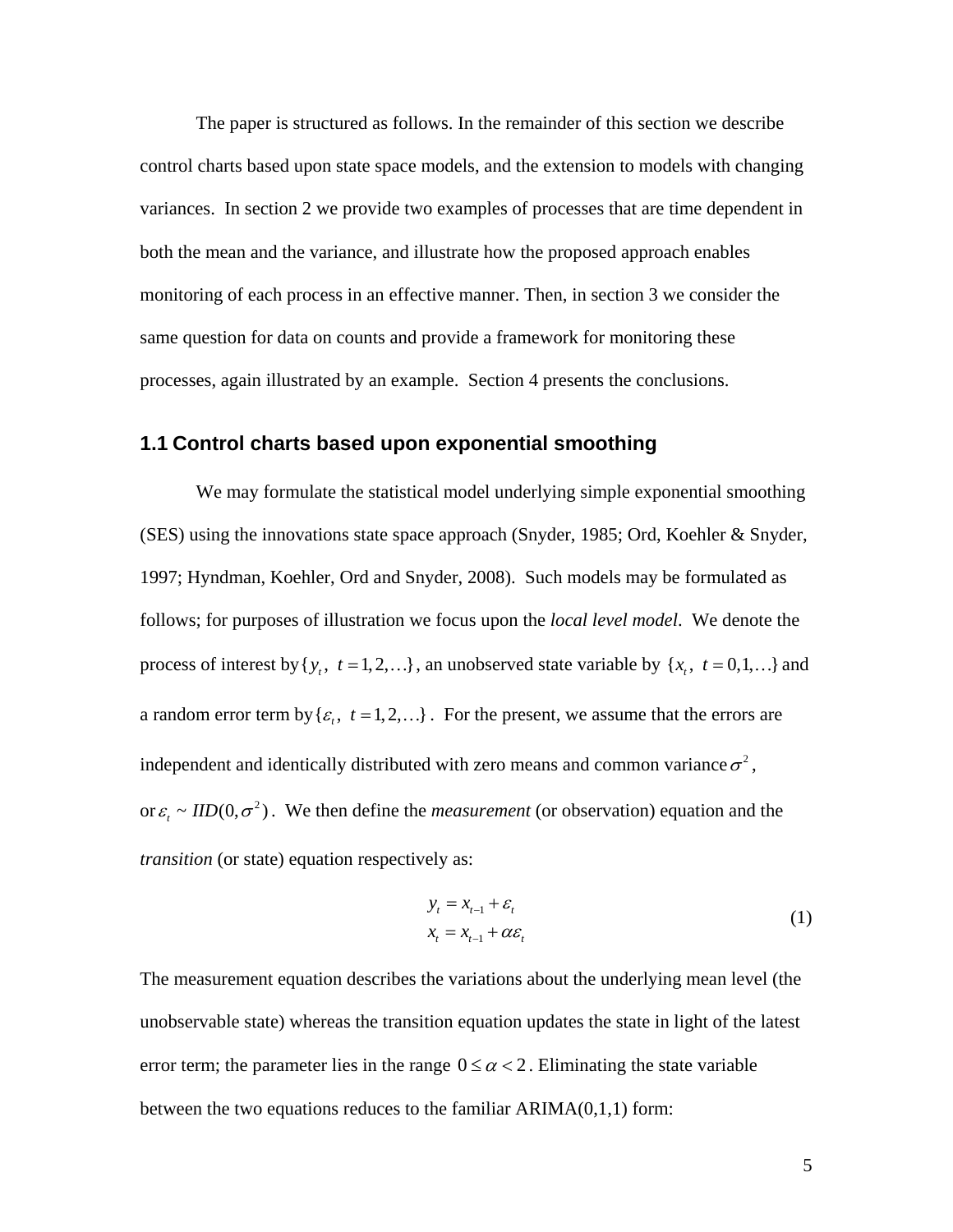$$
y_t - y_{t-1} = \varepsilon_t - \theta \varepsilon_{t-1}, \text{ where } \theta = 1 - \alpha. \tag{2}
$$

<span id="page-6-0"></span>Although model [\(1\)](#page-5-0) leads to [\(2\)](#page-6-0) in a formal sense and implies that the forecasts are generated by simple exponential smoothing (SES), there is an important distinction. In the state space model we often assume that the series starts at time  $t = 1$ , known as the *finite start-up condition.* By contrast, ARIMA modeling typically assumes that the series extends back into the infinite past. This distinction is not a mere formality: ARIMA schemes require that (after a suitable degree of differencing) the process is stationary, whereas the state space approach does not require such an assumption. In particular, the state space model can accommodate  $\alpha = 0$  which leads to the model  $y_t = x_0 + \varepsilon_t$ ; the ARIMA model cannot reduce to this form and so requires  $\alpha > 0$ . Further, as we see later in the paper, one of the advantages of the state space formulation is that it provides a more straightforward way to relax the equal variances assumption.

The state space models can be extended to include seasonal components, trends and higher order lags, just like the ARIMA system. Indeed, every ARIMA model may be represented in state space form and every linear state space model can be reduced to an ARIMA scheme; for further discussion see, for example Hyndman et al. (2008, Chapter 11). In this paper we restrict attention to the simplest models since these versions often suffice for short-term monitoring; the extensions to more complex schemes are conceptually straightforward.

 Alwan and Roberts (1988) showed that the SES model is often an appropriate way to check whether the process is in statistical control; in essence, we use a Shewhart chart to check the behavior of the residuals. A separate question is whether the process is behaving as desired, or on target. This question can be examined by looking at a plot of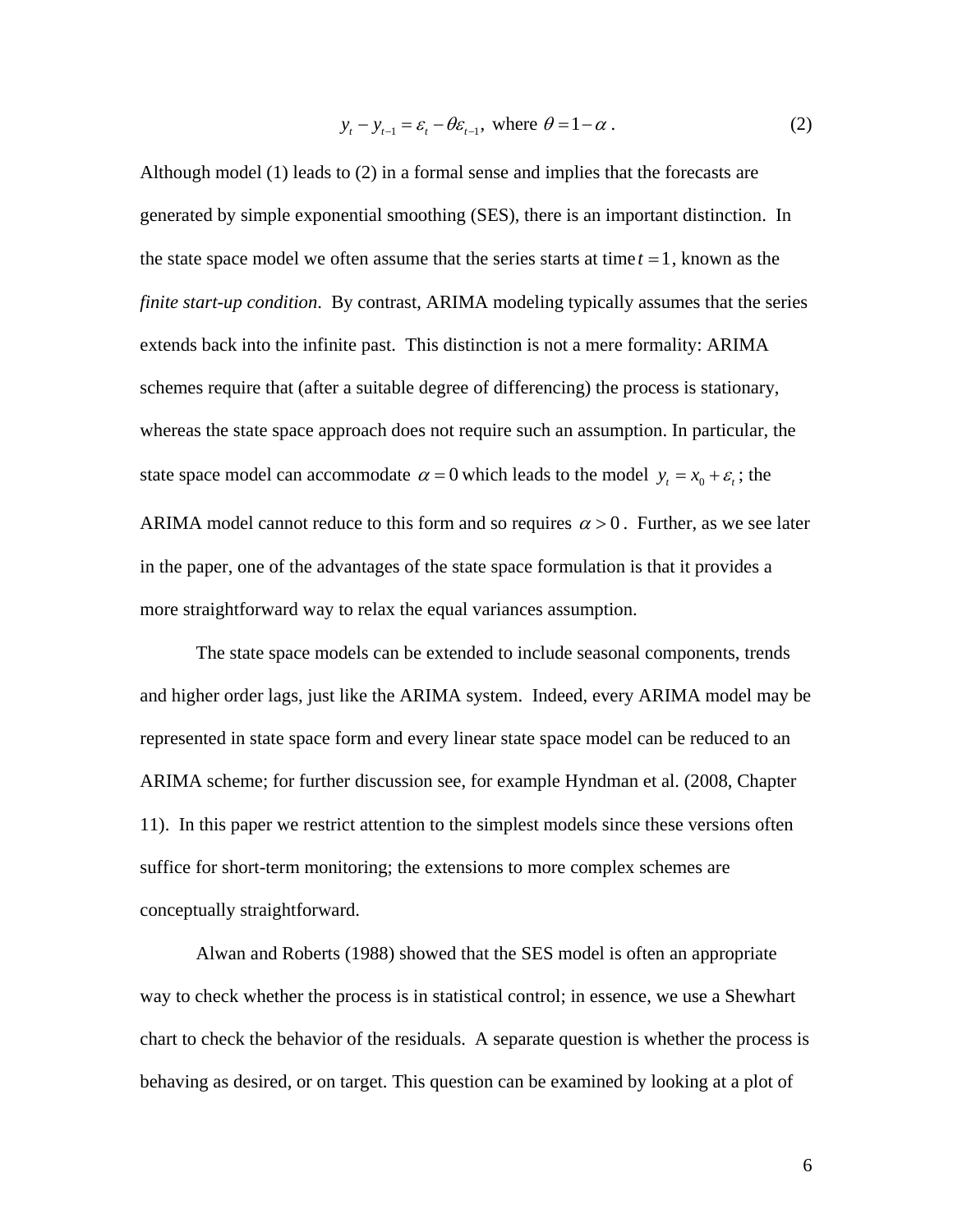the (clearly correlated) values of the state variable over time. If the trends are not to the liking of the decision maker, an intervention is required. In this way, Alwan and Roberts clearly separate the issues of statistical control and targeted behavior, which are sometimes confused. In a later paper, Alwan and Roberts (1995) show that the failure to allow for time dependence leads to the use of misplaced control limits leading to potential errors in decision-making.

 The basic model defined by equation [\(1\)](#page-5-0) may be too limited and extensions to a broader range of state space models or their ARIMA counterparts are clearly possible. In particular, a slightly more general model is given by:

$$
y_t = \mu + \phi x_{t-1} + \varepsilon_t
$$
  
\n
$$
x_t = \phi x_{t-1} + \alpha \varepsilon_t
$$
\n(3)

<span id="page-7-0"></span>This model corresponds to the  $ARIMA(1,0,1)$  model, with autoregressive and moving average parameters  $\phi$  and  $\phi(1 - \alpha)$  and constant  $\mu(1 - \phi)$ , reducing to equation [\(2\)](#page-6-0) when  $\phi = 1$ . One reason for not going too far in the direction of increased complexity is the increase in the number of parameters to be estimated, although further extensions are sometimes required (e.g. to allow for seasonality).

 For a general overview of recent developments in monitoring changes in the mean and variance, see Stoumbos, Reynolds and Woodall (2003). In this paper we consider only extensions to the Shewhart chart and do not consider cumulative sum (CUSUM) charts. Reynolds and Stoumbos (2005) examine conditions under which it may be desirable to use exponential smoothing and CUSUM charts in combination. Extensions to the multivariate case have been examined by several authors; see for example Lowry *et al*. (1992) and Pan & Jarrett (2004), but we stay within the univariate framework in this paper.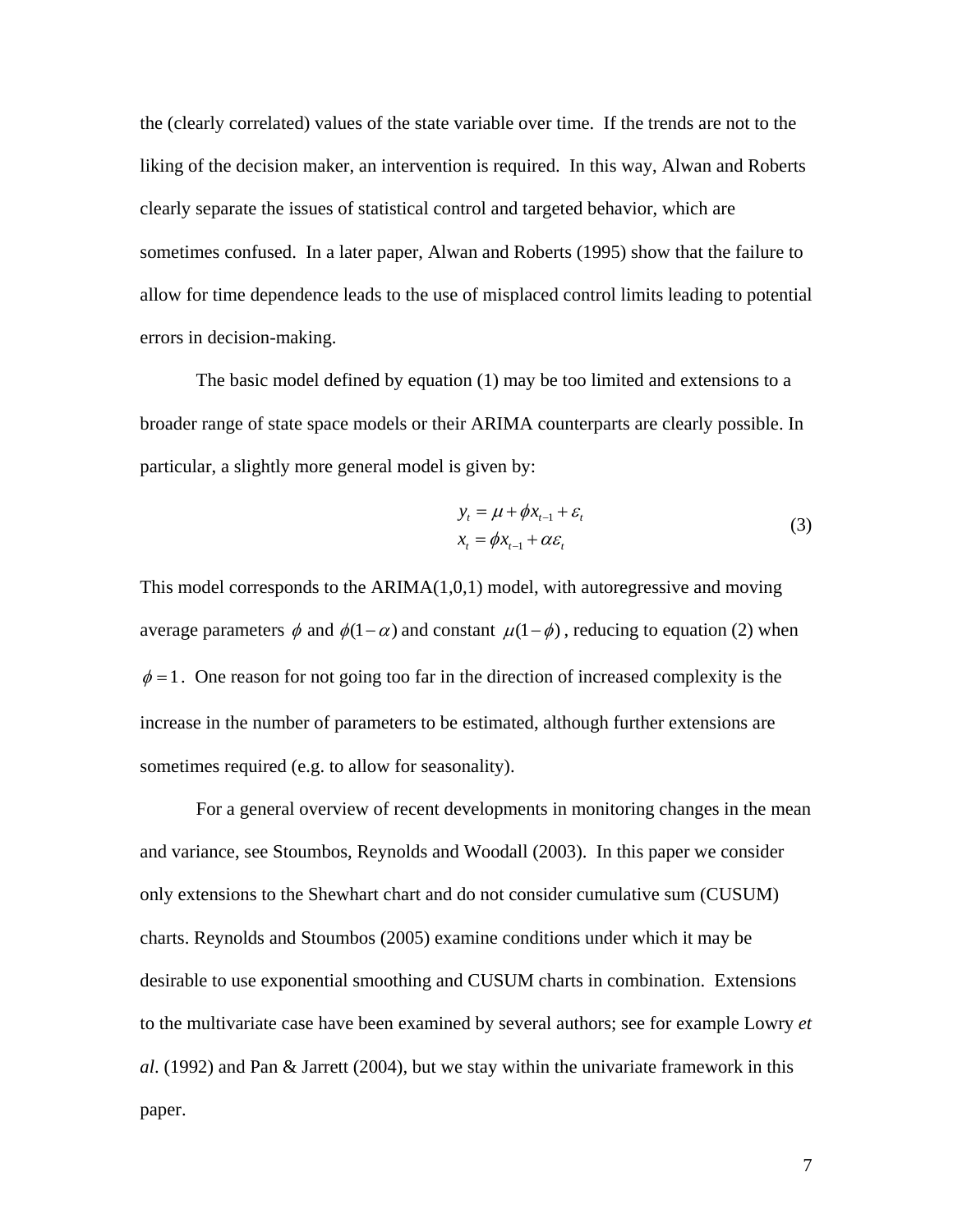#### **1.2 GARCH models**

The focus of this paper is how to monitor processes whose variance changes over time. To do so, we must extend the models described in the previous section to accommodate such structural movements. The first formulation of this type was the ARCH Autoregressive Conditional Heteroscedastic (ARCH) model proposed by Engle (1982). Intuitively speaking, the ARCH models represent the conditional variance in a purely autoregressive way, which may be extravagant in terms of the number of parameters to be estimated. For this reason, the Generalized ARCH (or GARCH) model proposed by Bollerslev (1986) is now generally preferred. The GARCH version may be thought of as an ARMA formulation, although the details are more involved. As with models for the mean, the question of stationarity is important for ARMA models. Since the state space model may assume a finite start-up, stationarity is not necessary.

The original ARCH and GARCH models formulated changes in the variance directly in terms of the variance itself, so that conditions are required on the parameters to ensure that the estimated variance remains positive. Nelson (1991) introduced the exponential or EGARCH model which considers the logarithm of the variance, thereby avoiding the need for such conditions. We will consider both possibilities. Tsay (2005, Chapter 3) provides an excellent guide to recent extensions of these models. It will be evident from the ensuing discussion that more complex models are readily incorporated into the proposed framework.

 Our discussion leads to a modification of model [\(3\)](#page-7-0) to allow the error terms to be independent but not identically distributed, with zero means and variance at time *t* dependent on previous observations, denoted by  $V_{t-1}$ . The variance might then be updated according to a relationship such as either of: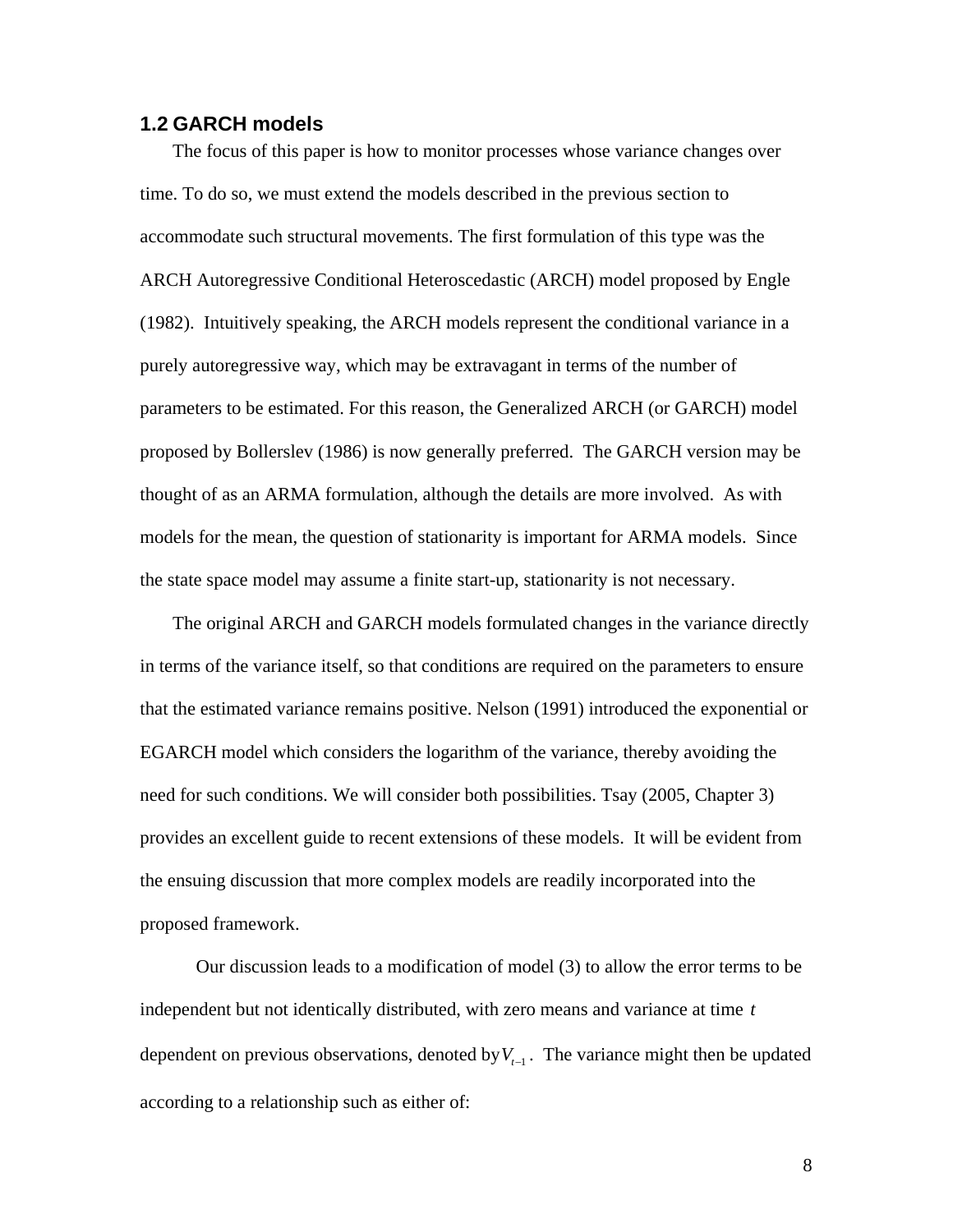$$
V_{t} = u_{10} + u_{11}V_{t-1} + u_{1}(\varepsilon_{t})
$$
  
\n
$$
\ln V_{t} = u_{20} + u_{21} \ln V_{t-1} + u_{2}(\varepsilon_{t})
$$
\n(4)

<span id="page-9-0"></span>The functions  $u_i(.)$  are open to choice and the selection may well be application-specific. However, reasonable choices are  $u_1(\varepsilon) = u_{12} \varepsilon^2$  and  $u_2(\varepsilon) = u_{22} \ln(\varepsilon^2)$ . To avoid complications when the error is (close to) zero, we could add a small positive constant in the second case,  $u_3$  say, and use the function  $u_2(\varepsilon_t) = u_2 \ln(\varepsilon_t^2 + u_3)$ . The constant variance case corresponds to  $u_2 = 0$ .

In addition to the variance specification, there are many variations on the basic form. For example, we may include slope and seasonal state equations in the usual way (c.f. Hyndman et al., 2008, Chapter 2) or allow the variance to depend upon the state variables used to describe the mean.

 The benefit of the innovations state space approach is that we have considerable freedom in the specification of expression [\(4\),](#page-9-0) yet parameter estimation is still straightforward and may be performed by maximum likelihood, by minimizing the sum of squared or absolute errors, or by using any other appropriate objective function.

# **2. Monitoring heteroscedastic processes**

<span id="page-9-1"></span>Following from the discussion in the previous section, we extend model [\(3\)](#page-7-0) to include a variance function:

$$
y_{t} = \mu + \phi x_{t-1} + \varepsilon_{t}
$$
  
\n
$$
x_{t} = \phi x_{t-1} + \alpha \varepsilon_{t}
$$
  
\n
$$
\ln V_{t} = u_{0} + u_{1} \ln V_{t-1} + u_{2} \ln(\varepsilon_{t}^{2})
$$
  
\n
$$
\varepsilon_{t} \sim IN(0, V_{t-1})
$$
\n(5)

The parameters may be estimated by maximum likelihood using the likelihood function: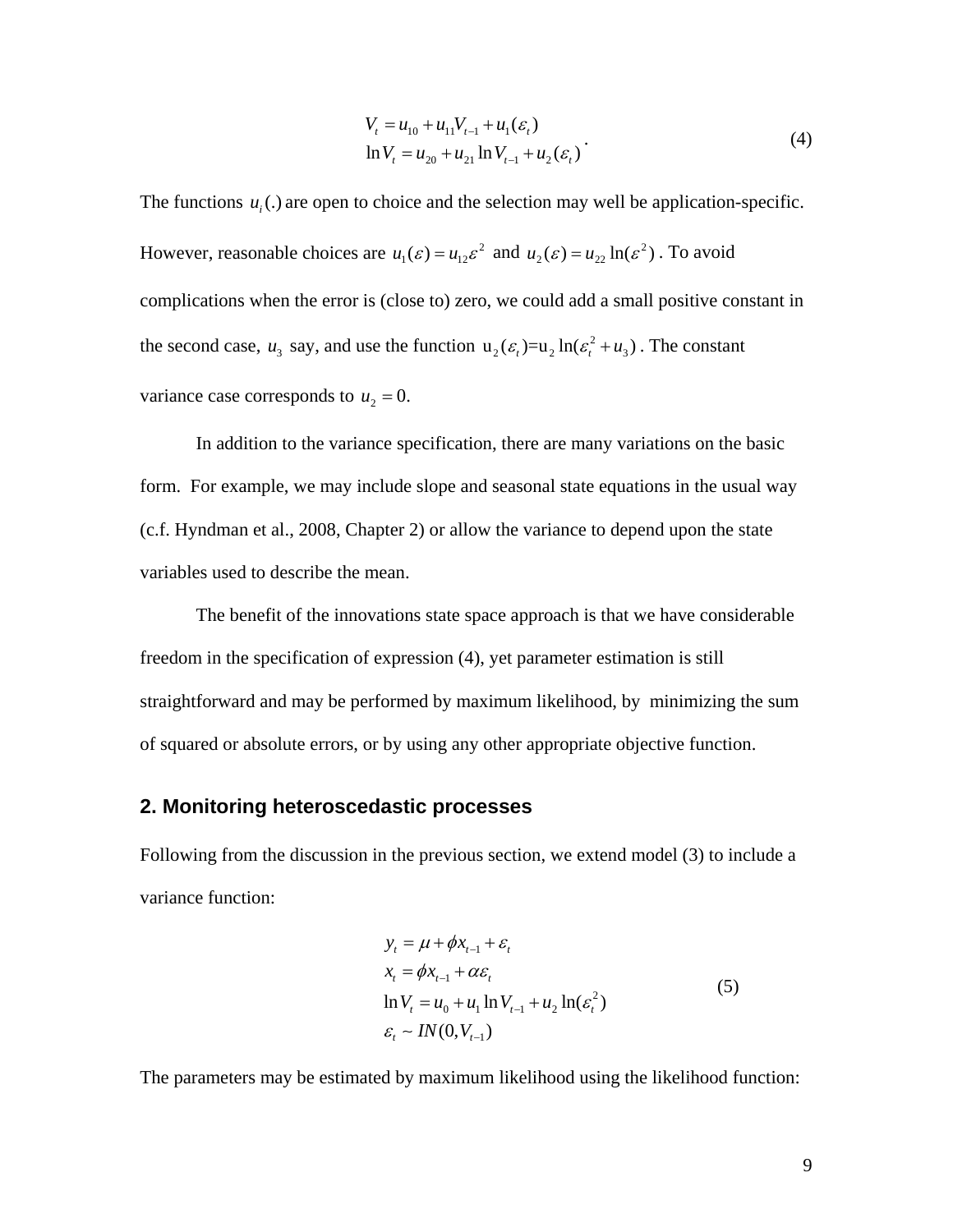$$
\ell(x_0, v_0, \mu, \phi, \alpha, u_0, u_1, u_2) = \prod_{t=1}^n \frac{1}{\sqrt{2\pi v_{t-1}}} \exp\left(-\frac{1}{2} \frac{\varepsilon_t^2}{v_{t-1}}\right)
$$
(6)

<span id="page-10-0"></span>where  $x_0$  and  $v_0$  denote the start-up values for the state variables. Recall that this approach differs from the standard ARIMA version, where it is assumed that the series has an infinite past. Thus, the likelihood includes the initial values of the state variables. For a detailed discussion of the estimation issues, see Hyndman et al. (2008, Chapter 5). We now consider two examples to illustrate the importance of allowing for possibly heteroscedastic processes.

#### **2.1 Running mileage**

The first example uses a time series of the number of miles run per month by a middle-aged forecaster over the period January 1981 – March 2007. The series is plotted in Figure 1, panel (a). Model [\(3\)](#page-7-0) was fitted over the period  $1/81$  to  $9/96$  (n = 189) and yielded the estimates  $\hat{\phi} = 0.61$ ,  $\hat{\alpha} = 1.15$  and standard error 37.8. The standardized residuals are plotted in Figure 1, panel (b). The Box-Ljung test gave a p-value of 0.643 for the first 12 lags, so that there is no indication of a seasonal pattern. This model was then used to generate one-step-ahead forecasts for the period 6/97 to 3/07, and the onestep-ahead standardized forecast errors are plotted in Figure 1, panel (c). The eight-month hiatus covered when the runner was injured and in most of those months he recorded zero mileage; the error was set to zero at 5/97 to restart the series for the one-step-ahead predictions.

It is clear from Figure 1 panel (c) that the runner's training regime changed postinjury; the average mileage is lower and the variability in the series is greatly reduced.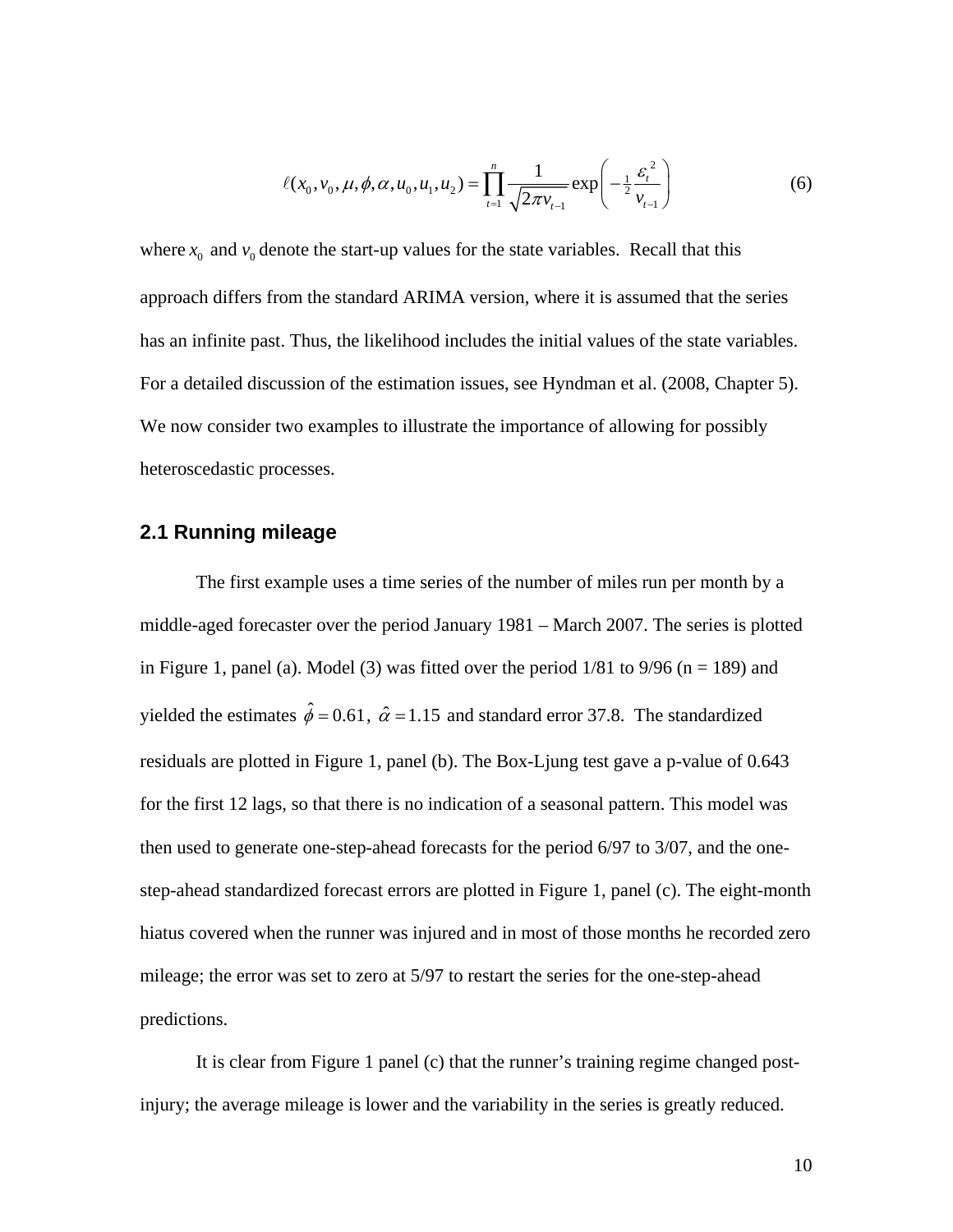Because the variance has declined so much, the monitoring process is completely ineffective, with virtually all the residuals being within one standard deviation of the center line.

The results for model [\(5\)](#page-9-1) show interesting differences. The likelihood estimates derived from [\(6\)](#page-10-0) for the first part of the series are:

 $\hat{\phi} = 0.60, \hat{\alpha} = 1.20, \hat{u}_0 \approx 0, \hat{u}_1 = 0.991, \hat{u}_2 = 0.0095$  and  $\hat{\mu} = 106$ . On inspection, we observe that the estimates relating to the mean level of the process are very similar to those for the constant variance model. By contrast, Figure 2, panel (a) shows the standardized one-step-ahead forecasts based upon model [\(5\)](#page-9-1), which presents a more reasonable picture than Figure 1 panel (c). Even so, it appears that the standard deviations may still be on the high side. In practice, the model would be periodically recalibrated when used for monitoring, so that adjustments would be incorporated more rapidly. When we refit the model over the period 6/97 to 3/07 we obtain the modified plot shown in Figure 2, panel (b), which is much more reasonable, although it clearly benefits from the wisdom of hindsight in the estimation process. Finally, Figure 2, panel (c) shows how the standard deviation of the process has declined over time, roughly by a factor of three.

#### **2.2 Gasoline prices**

 The first example shows reduced volatility, which in general might be the result of process improvements (e.g. new laws) or structural changes. It is important that the monitoring system should adjust to such changes so as to avoid missing shifts in the new regime. More common perhaps, are processes whose volatility increases over time.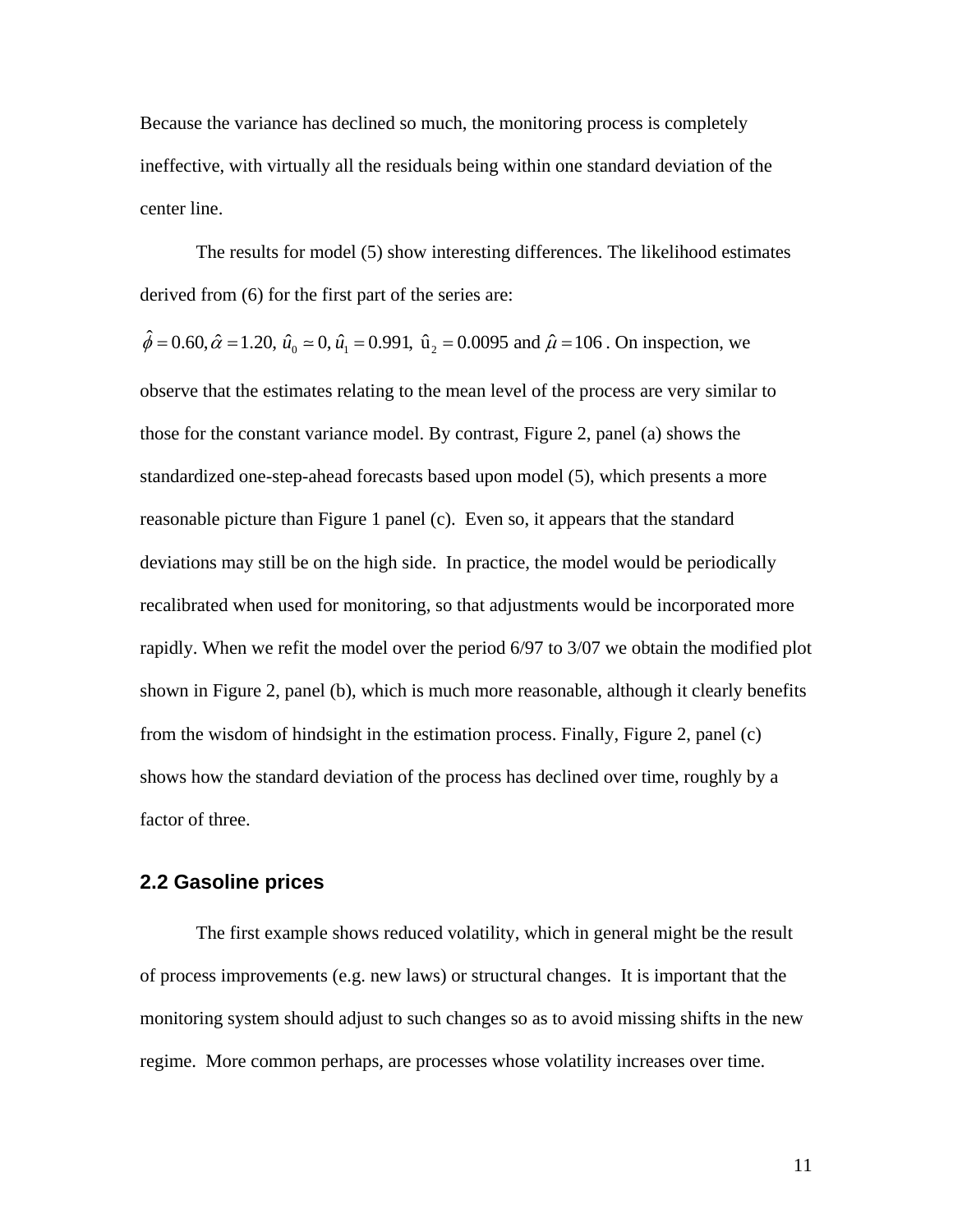Gasoline prices provide a recent painful example of such a process. We consider a simple regression model for which the dependent variable is:

 $Y =$ logarithm of US retail gas prices<sup>[1](#page-12-0)</sup> (the average price per gallon, in dollars)

and the predictor variable (lagged one month) is:

 $Z =$  logarithm of the spot price of a barrel of West Texas Intermediate (WTI) oil as traded at Cushing, Oklahoma (in dollars).

The Cushing spot price is widely used in the industry as a "marker" for pricing a number of other crude oil supplies traded in the domestic spot market at Cushing, Oklahoma. The data are monthly and cover the period January 1991 to November 2006.

We use model [\(5\)](#page-9-1) as a local level model with  $\phi = 1$  to reflect the random walk like nature of the series and extend the measurement equation to the form:

$$
y_t = \beta_0 + x_{t-1} + \beta z_{t-1} + \varepsilon_t \tag{7}
$$

Different versions of the model were fitted to data for the period January 1991 to December 2001; the summary results are given in Table 1. The improved fit provided by the second GARCH model is evident. The GARCH term for this model is a slight variant on the earlier model:

$$
\ln V_t = 0.009 + 0.987 \ln V_{t-1} + 0.019 \ln(|\varepsilon_t| + 0.006)
$$
 (8)

Figure 4, panels (a) and (b) show the control charts based upon the constant variance and GARCH models respectively. As is to be expected, the general shapes of the two plots are similar. What is very different is the scale of the Y-axis. The constant variance model ranges from roughly  $+3$  to  $-4$  standard deviations with a number of warning

 $\overline{a}$ 

<span id="page-12-0"></span><sup>&</sup>lt;sup>1</sup> These series are available from the US Energy Information Administration website [http://www.eia.doe.gov](http://www.eia.doe.gov/).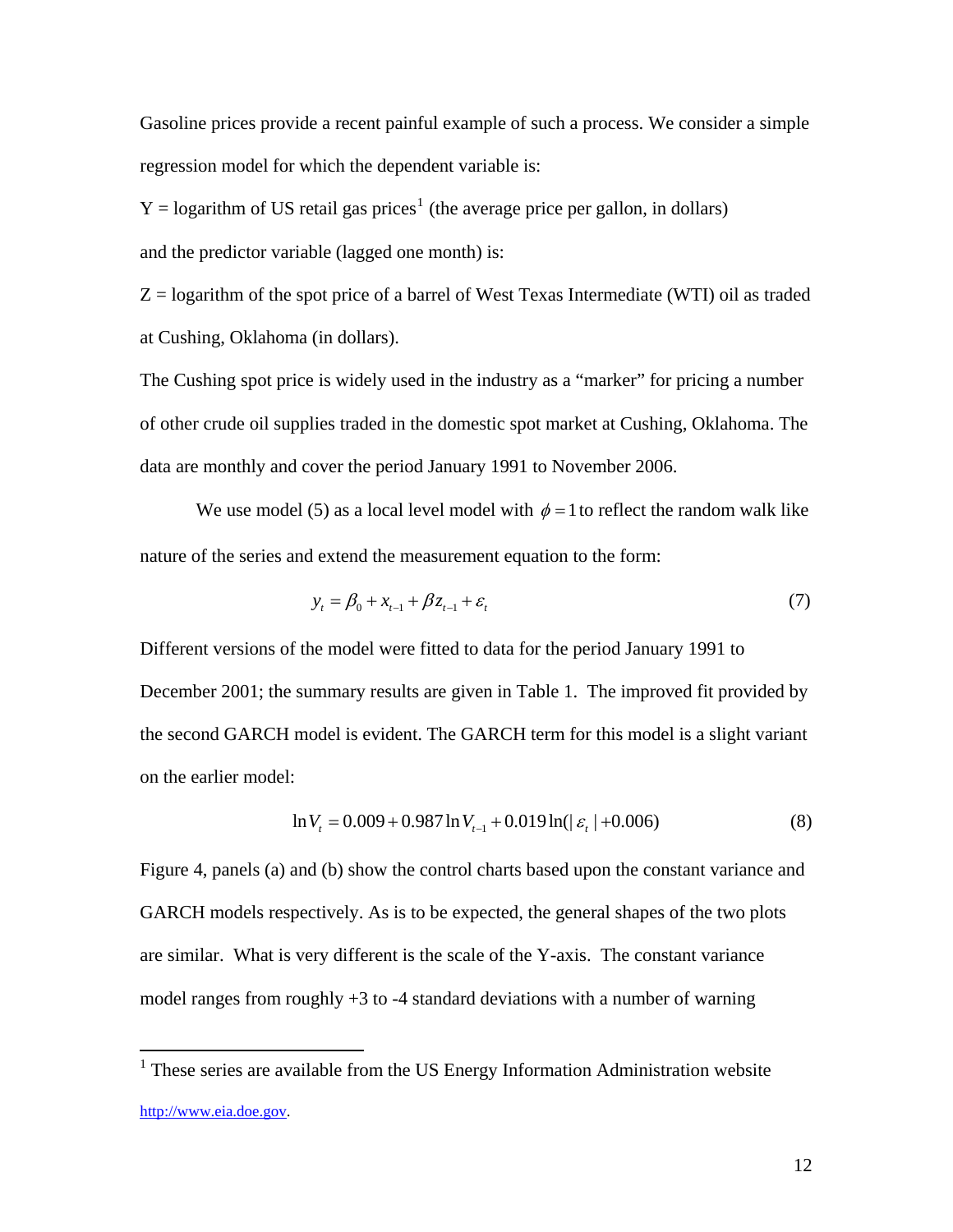signals. By contrast, the GARCH model shows no such signals. The reason for the difference is readily deduced from Figure 3 panel (c), which shows the steady increase in the standard deviation over time. The estimated standard deviation from the earlier part of the series is only 0.030, whereas the most recent values are roughly twice that. We may conclude that the series has indeed become more volatile, but that the basic model continues to describe its general movements. By contrast, as we saw in Figure 3, the average price is increasing rapidly. An effective monitoring scheme must take both the plot of levels and the plot of residuals into account, as noted by Alwan and Roberts (1988). In combination the two plots indicate that although price is clearly increasing, the process is in (GARCH-adjusted) statistical control. The impacts of potential policies should be evaluated in terms of their ability to affect both the price level and the magnitude of the fluctuations.

#### **3. Monitoring counts**

 When monitoring counts, a natural starting point is the Poisson distribution; see recent discussions in Heinen (2003) and Jung, Kukuk and Liesenfeld (2006). However, it is often found that the data are over-dispersed; that is, the variance is greater than the mean. To overcome this difficulty, Harvey and Fernandes (1989) proposed the use of the negative binomial distribution (NBD). Harvey and Fernandes (1989) provided an updating procedure for parameter estimation justified by Bayesian arguments. However, Grunwald, Hazma and Hyndman (1997) showed that a weakness of this model (and others) is that the sample paths are degenerate (towards zero); nevertheless this property should not be of major concern in our application provided we focus attention upon shortterm monitoring.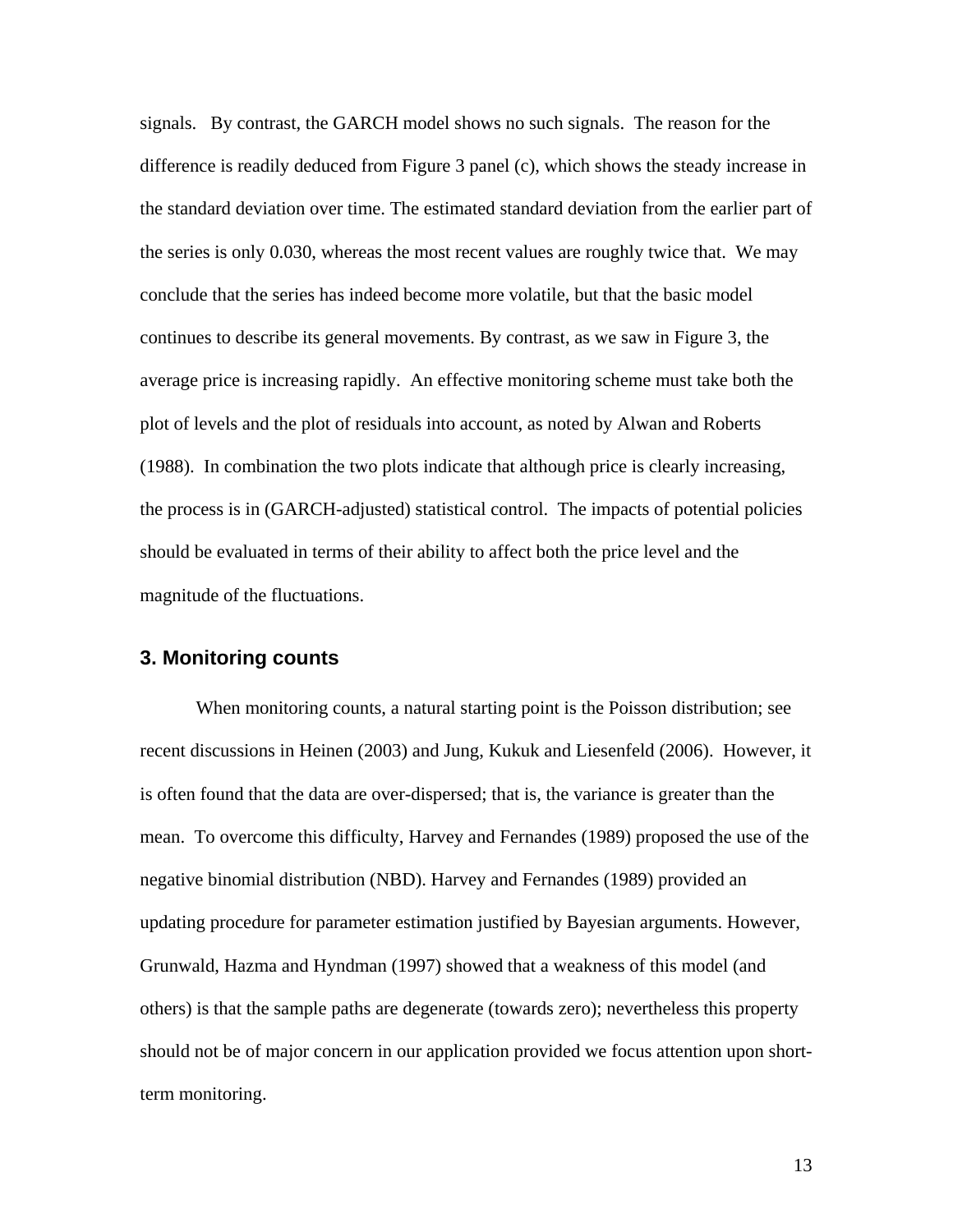We opted to preserve the exponential smoothing format for the mean and then used a linear updating relationship for the variance, to maintain the similarities with the Trigg tracking function given in Cohen, Garman and Gorr (2007). That is, we updated the mean and variance using the recurrence relationships:

$$
m_{t} = (1 - \alpha)m_{t-1} + \alpha y_{t-1}
$$
  
\n
$$
v_{t} = (1 - \delta)v_{t-1} + \delta \varepsilon_{t-1}^{2}
$$
\n(9)

<span id="page-14-0"></span>where  $m_t$  and  $v_t$  denote the mean and variance,  $\varepsilon_t = y_t - m_{t-1}$  and  $(\alpha, \delta)$  are the smoothing parameters. The corresponding NBD may be written as

$$
P(Y_t = y) = \frac{\Gamma(k_t + y)}{\Gamma(k_t) y!} p_t^{k_t} q_t^y, \quad y = 0, 1, ... \tag{10}
$$

This distribution has mean and variance:  $m_t = k_t q_t / p_t$  and  $v_t = k_t \frac{q_t}{r^2}$ *t*  $v_t = k_t \frac{q_t}{p_t^2}$ .

A practical difficulty with this approach is that we may have different distributions at each point in time, which makes conventional Shewhart charts ungainly and difficult to interpret. Instead, we may plot a chart of the P-values, which can readily accommodate changing parameters or even different distributions. Since interest usually attaches to larger than expected counts, we describe only the construction of one-sided charts for the upper tail, although the lower-tail and two-tail variants are readily constructed along the same lines.

Suppose that, at time *t*, we observe the value  $y_t$  on the random variable  $Y_t$ . If the probability mass function of  $Y_t$  is  $P(Y_t = y_t) = Q_t(y_t)$ , we may compute the P-value as:

$$
p_t = P(Y_t \ge y_t) = Q_t(y_t) + Q_t(y_t + 1) + \dots
$$
\n(11)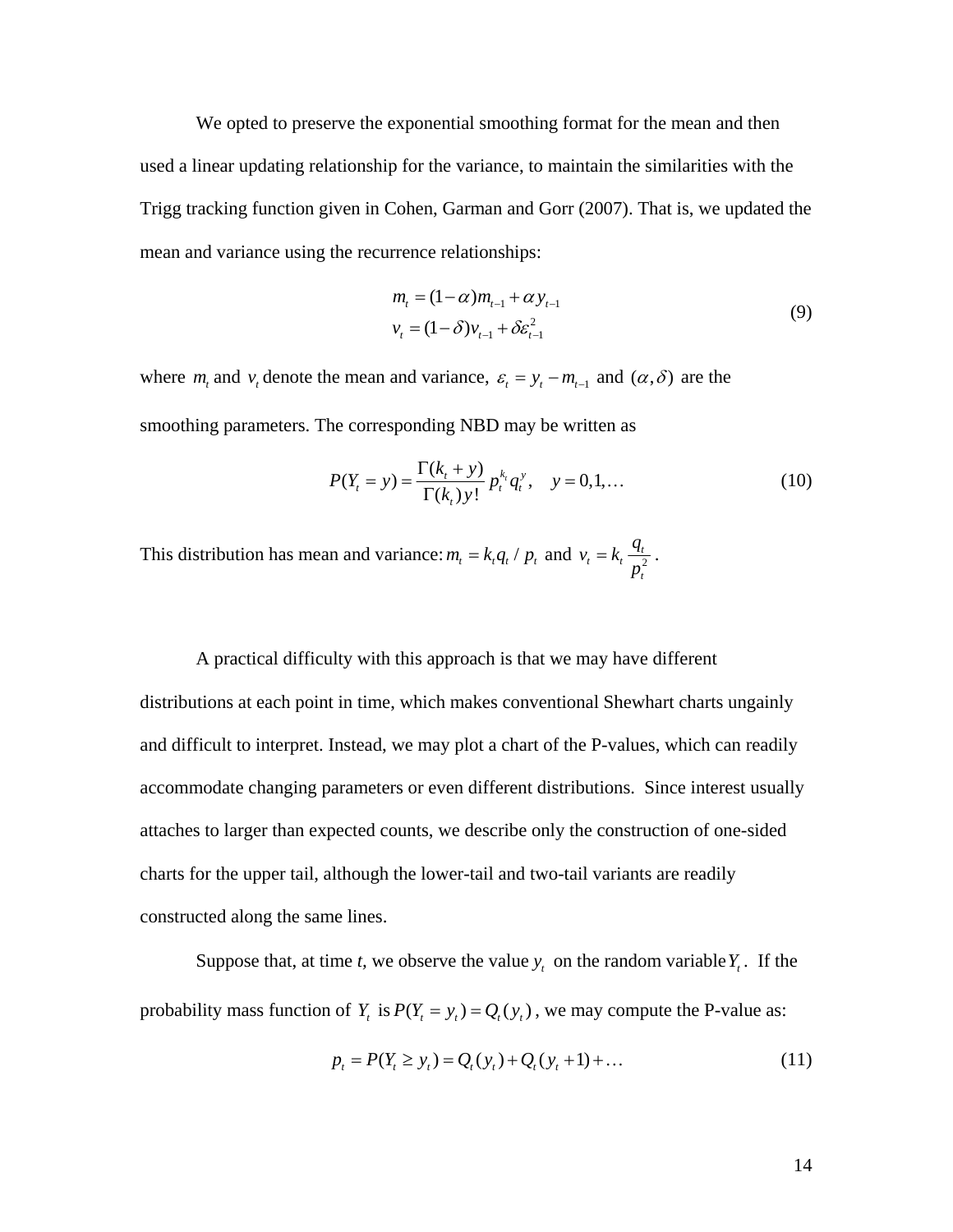We then create a chart by plotting the P-values. A critical value for the chart may be established in the usual way via the Average Run Length (ARL). That is, if the desired ARL is *A*, the critical value is  $P = A^{-1}$  when the successive tests are conditionally independent.

 The P-value chart may be easier to interpret than the usual chart for the Poisson means (known as the c-chart) when the parameters change over time, although the discrete nature of the probability distribution precludes having equal probabilities for the tail areas. Nevertheless, the observed P-values seem a better framework for decisionmaking than the standard charts and this chart has the advantage that quite distinct distributions might be used at different time periods if deemed appropriate. For example, if the variance dropped below the mean, we may use the binomial distribution in place of the NBD.

We now illustrate the method using data on the number of murders per year in Montgomery County, Maryland, over the period 1985 – 2006. The data are given in Table 2. Cursory inspection of the data suggests there is little or no trend, so we initially fitted a Poisson model with parameter:

$$
m_{t} = (1 - \alpha)m_{t-1} + \alpha y_{t-1}.
$$
 (12)

Since we have a short series and we are interested in a pure monitoring scheme, we set  $\alpha$  = 0.10 and estimated the initial level of the mean by averaging the first six observations, which yielded  $m_0 = 17.0$ . Figure 5 shows the P-value plot for the Poisson and Table 3 gives the extreme values.

 Overall, the sample variance is 45.6 whereas the mean is 20, the variance-to-mean ratio of 2.28, suggestive of over-dispersion and a need for the NBD. In view of the short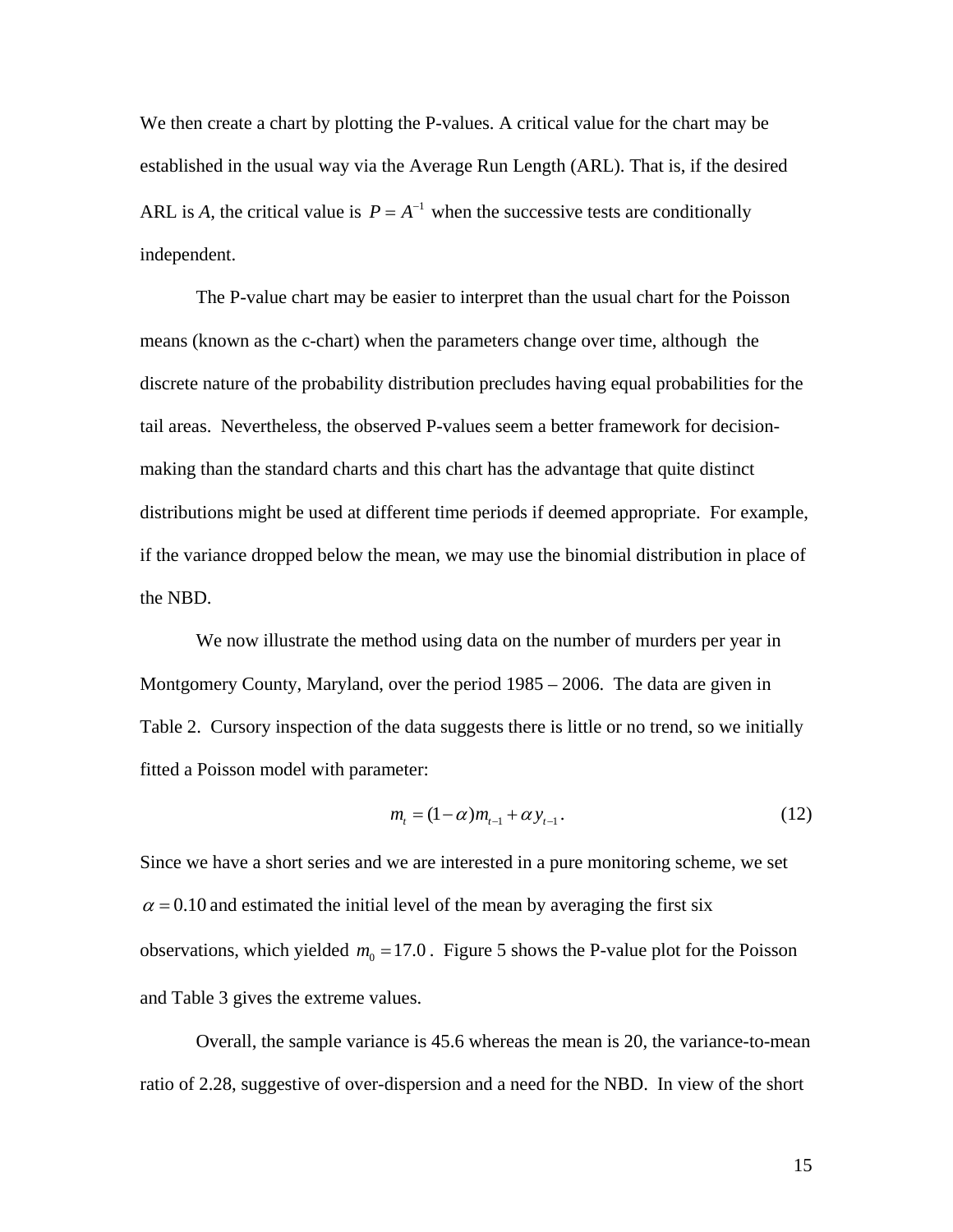series, we preset  $\delta = 0.05$  and  $\alpha = 0.10$  and used the mean and variance of the first six observations to initialize equations [\(9\),](#page-14-0) yielding the values  $m_0 = 17.0$  and  $v_0 = 38$ . As for the Poisson, Figure 5 shows the P-value plot and Table 3 gives the extreme values. It is readily seen that the NBD is much more selective when identifying extreme events.

As noted by Alwan and Roberts (1995), many SPC applications are marred by incorrect distributional assumptions. In this case, either the use of fixed parameters or the choice of the Poisson could lead to incorrect conclusions.

### **4. Conclusions**

When we use control charts to monitor social or economic processes, temporal dependence is often a given. Further, both the mean and the variance may evolve over time in a recognizable fashion. The objective is then to model such anticipated changes so that unexpected shifts can be identified. We have used innovations state space models to describe such evolving processes and shown that constant variance models may be quite inadequate for the monitoring task; by contrast, models that allow for conditional heteroscedasticity are much more effective. Such models enable us to separate out issues of statistical control from those of underlying trends, thereby providing a decision maker with a clearer view of the underlying process.

 Counts data provide a particular challenge in this context since changes in the parameters produce different distributions above and beyond shifts in the mean and variance. To accommodate such changes, we recommend using P-value charts in place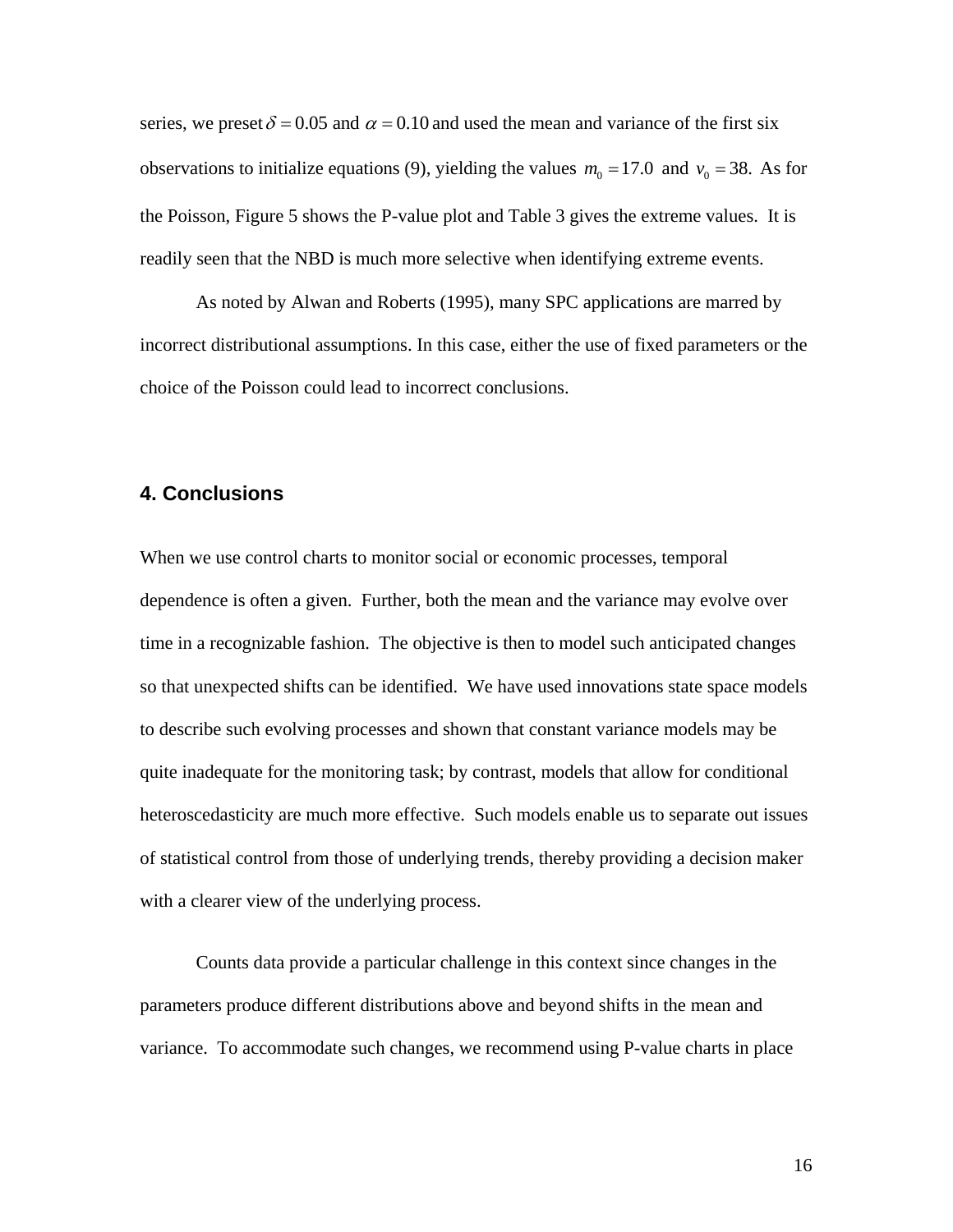of the charts used when the distributions are identical. An excessive number of small Pvalues may indicate model misspecification.

 It is also worth noting that the P-value charts may also be used for continuous distributions. For the common case of the normal distribution, this chart and that based upon z-scores provide equivalent information, since the distributions can vary only through the mean and variance. However when the distribution is non-normal and may even be changing form over time, the P-value chart offers a flexible way of making comparisons over time. Further since P is uniformly distributed when the process is in control, a CUSUM chart could be constructed treating  $-2\sum \ln(1-P_i)$  as chi-square with 1  $2\sum ln(1$ *K j j P*  $-2\sum_{j=1}^{\infty} \ln(1-P_j)$ 

2*K* degrees of freedom.

The paper focuses upon extensions to Shewhart charts for monitoring univariate time series. Extensions to multivariate series are issues for future research. A systematic analysis of the performance of this approach also needs to be considered, using data coded for exceptions, as in Cohen, Garman and Gorr (2008).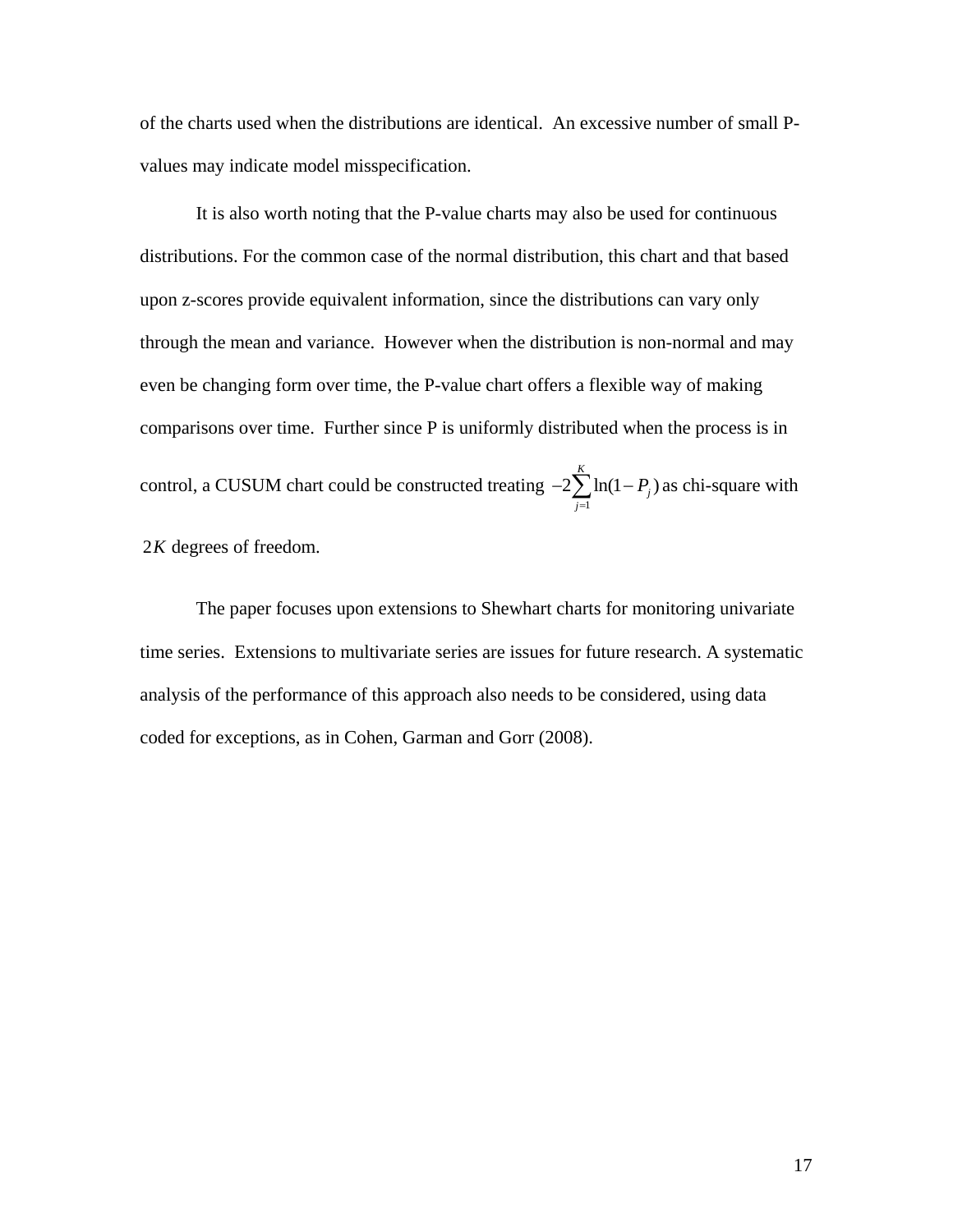# **References**

Alwan, L.C., & Roberts, H.V. (1988). Time-series modeling for statistical process control. *Journal of Business and Economic Statistics, 6,* 87 – 95.

Alwan, L.C., & Roberts, H.V. (1995). The problem of misplaced control limits. *Applied Statistics, 44,* 269 – 278.

Bollerslev, T. (1986). A conditional heteroskedastic time series model for speculative prices and rates of return. *Journal of Econometrics, 69,* 542 – 547.

Cohen, J., Garman, S. & Gorr, W. (2007). *Calibration of time series monitoring methods using expert judgment.* Working Paper, Heinz School of Public Policy and Management, Carnegie Mellon University.

Engle, R.F. (1982). Autoregressive conditional heteroscedasticity with estimates of the variance of United Kingdom inflation. *Econometrica, 50,* 987 – 1007.

Grunwald, G.K.K., Hamza, K. & Hyndman, R.J. (1997). Some properties and generalizations of non-negative Bayesian time series models. *Journal of the Royal Statistical Society, series B, 59,* 615 – 626.

Harvey, A.C. & Fernandes, C. (1989). Time series models for count or qualitative observations. *Journal of Business and Economic Statistics, 7,* 407 – 422.

Heinen, A. Modeling time series count data: An autoregressive conditional Poisson model. CORE Discussion Paper 2003/62, Center of Operations research and Econometrics, Université Catholique de Louvain.

Hyndman, R.J., Koehler, A.B., Ord, J.K. & Snyder, R.D. (2008). *Forecasting with Exponential Smoothing: The State Space Approach*. New York: Springer.

Jung, R.C., Kukuk, M. & Liesenfeld, R. (2006) Time series of count data: modeling , estimation and diagnostics. *Computational Statistics & Data Analysis, 51,* 2350 – 2364.

Lowry, C., Woodall, W.H., Champ, C. & Rigdon, S. (1992). A multivariate exponentially weighted moving average control chart. *Technometrics, 34,* 34 – 53.

Montgomery, D.C. (2004). *Introduction to statistical quality control.* New York, Wiley.

Nelson, D.B. (1991). Conditional heteroskedasticity in asset returns: A New Approach. *Econometrica, 59,* 347 – 370.

Ord, J. K., Koehler, A. B. & Snyder, R. D. (1997). Estimation and prediction for a class of dynamic nonlinear statistical models. *Journal of the American Statistical Association, 92,* 1621 – 1629.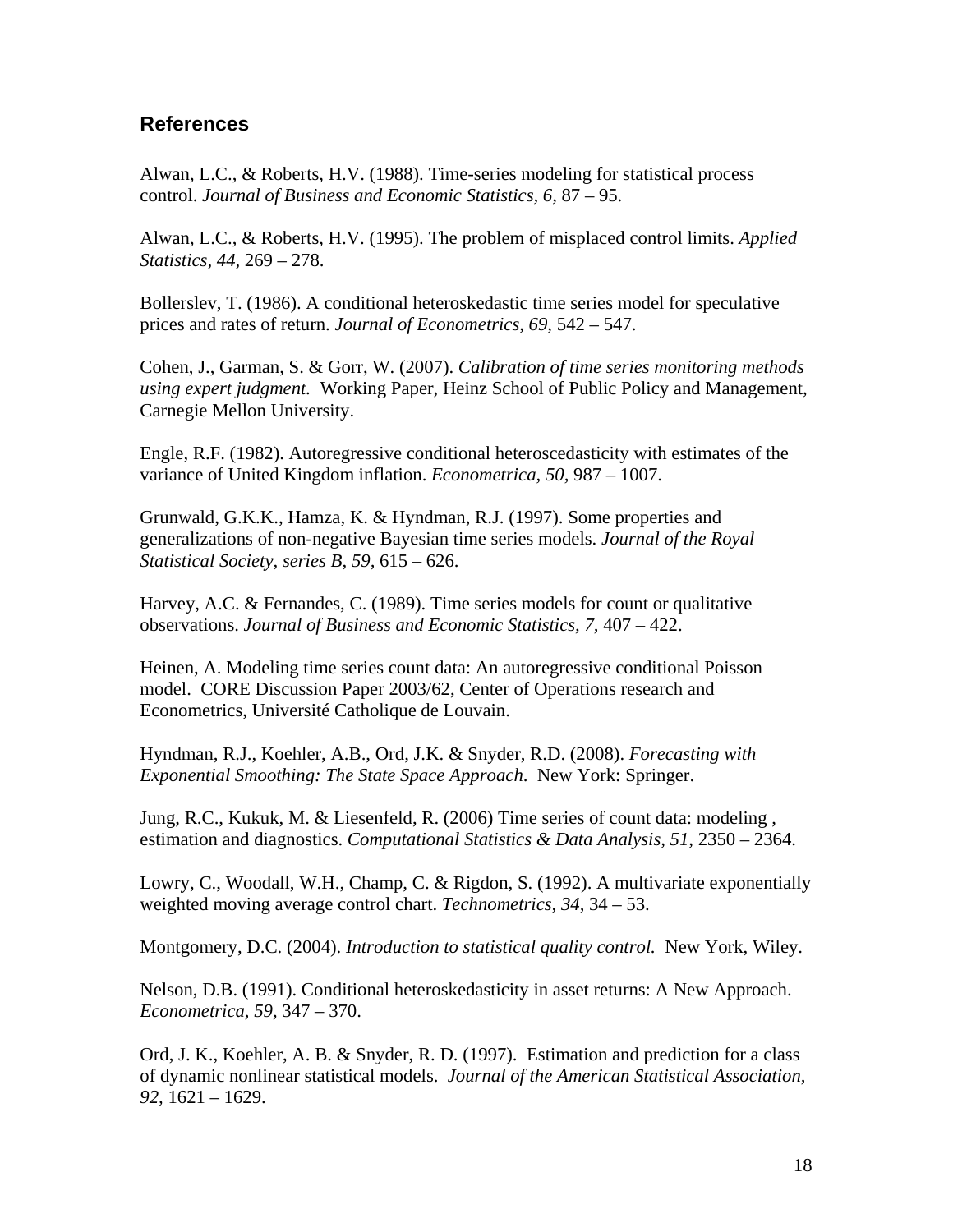Ord, J.K. & Young, P. (2004). Estimating the impact of recent interventions on transportation indicators. *Journal of Transportation and Statistics, 7,* 69 – 85.

Pan, X. & Jarrett, J. (2004). Applying state space to SPC: Monitoring multivariate time series. *Journal of Applied Statistics, 31,* 379 – 418.

Reynolds, M.R. Jr., & Stoumbos, Z.G. (2005). Should exponentially weighted moving average and cumulative sum charts be used with Shewhart limits? *Technometrics,* 47, 409  $-424.$ 

Stoumbos, Z.G., Reynolds, M.R. Jr., and Woodall, W.H. (2003). Control chart schemes for monitoring the mean and variance of processes subject to sustained shifts and drifts. *Handbook of statistics: statistics in industry,* C.R. Rao & R. Khattree (eds.). Amsterdam: Elsevier, pp.  $53 - 71$ .

Shewhart, W.A. (1931). *Economic control of quality of manufactured product.* New York: Van Nostrand.

Snyder, R.D. (1985). Recursive estimation of dynamic linear models. *Journal of the Royal Statistical Society, series B, 47,* 272 – 276.

Tsay, R.S. (2005). *Analysis of financial time series*. NewYork: John Wiley & Sons. Second Edition.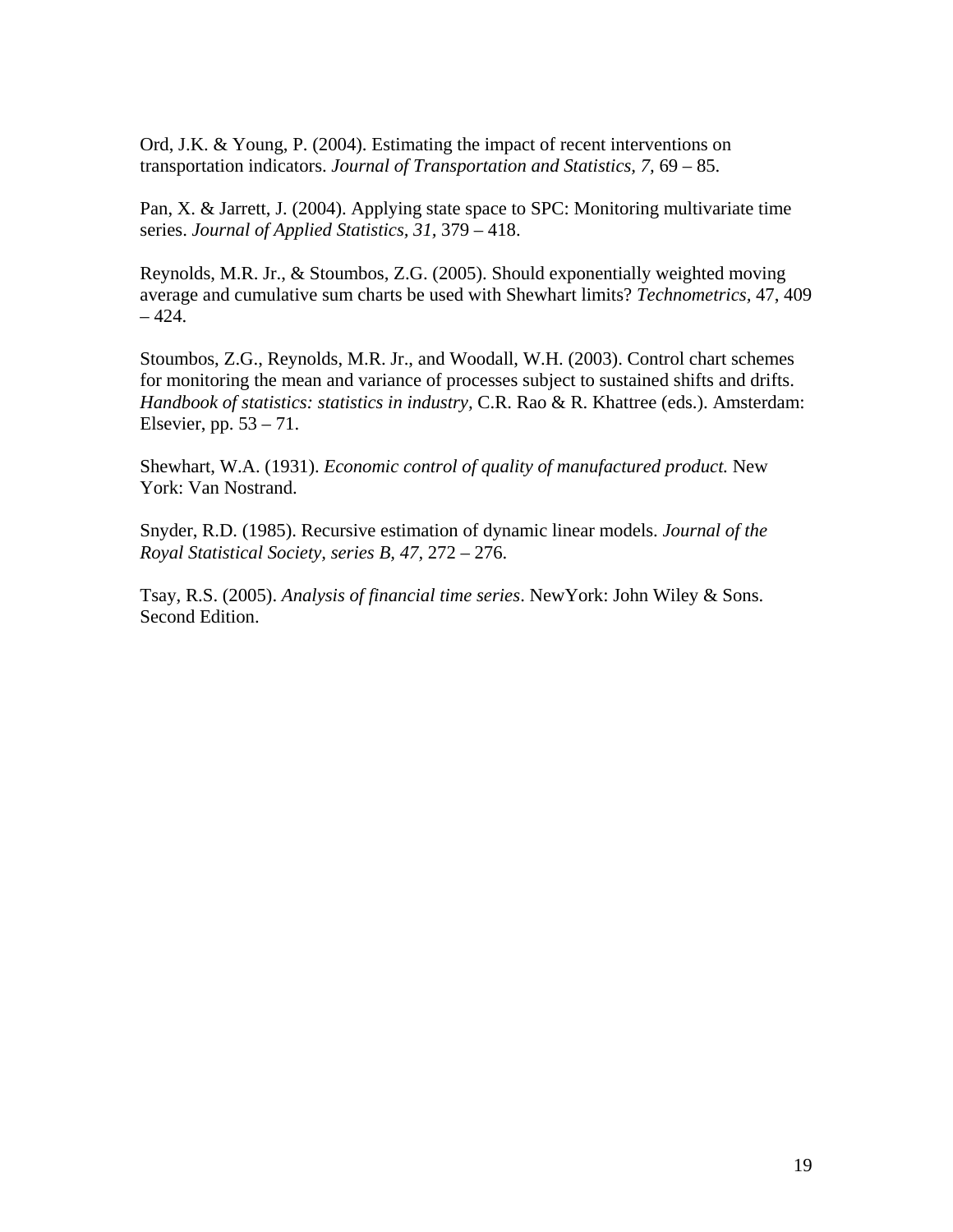**Table 1: Parameter estimates for models fitted to the U.S. Gasoline Price data, 1/81 – 12/01. The AIC values are measured relative to AIC = 0 for the basic model, which is the homoscedastic version containing the local level and the lagged regression term.** 

| <b>Model</b>             | $\alpha$ | $\beta_1$                  | <b>AIC</b> |
|--------------------------|----------|----------------------------|------------|
| <b>Basic</b>             |          | $1.61 \mid 0.112 \mid 0.0$ |            |
| Basic + GARCH $(U_3=0)$  |          | $1.48 \mid 0.100 \mid$     | $-29.9$    |
| Basic + GARCH with $U_3$ |          | $1.49 \mid 0.145 \mid$     | $-34.0$    |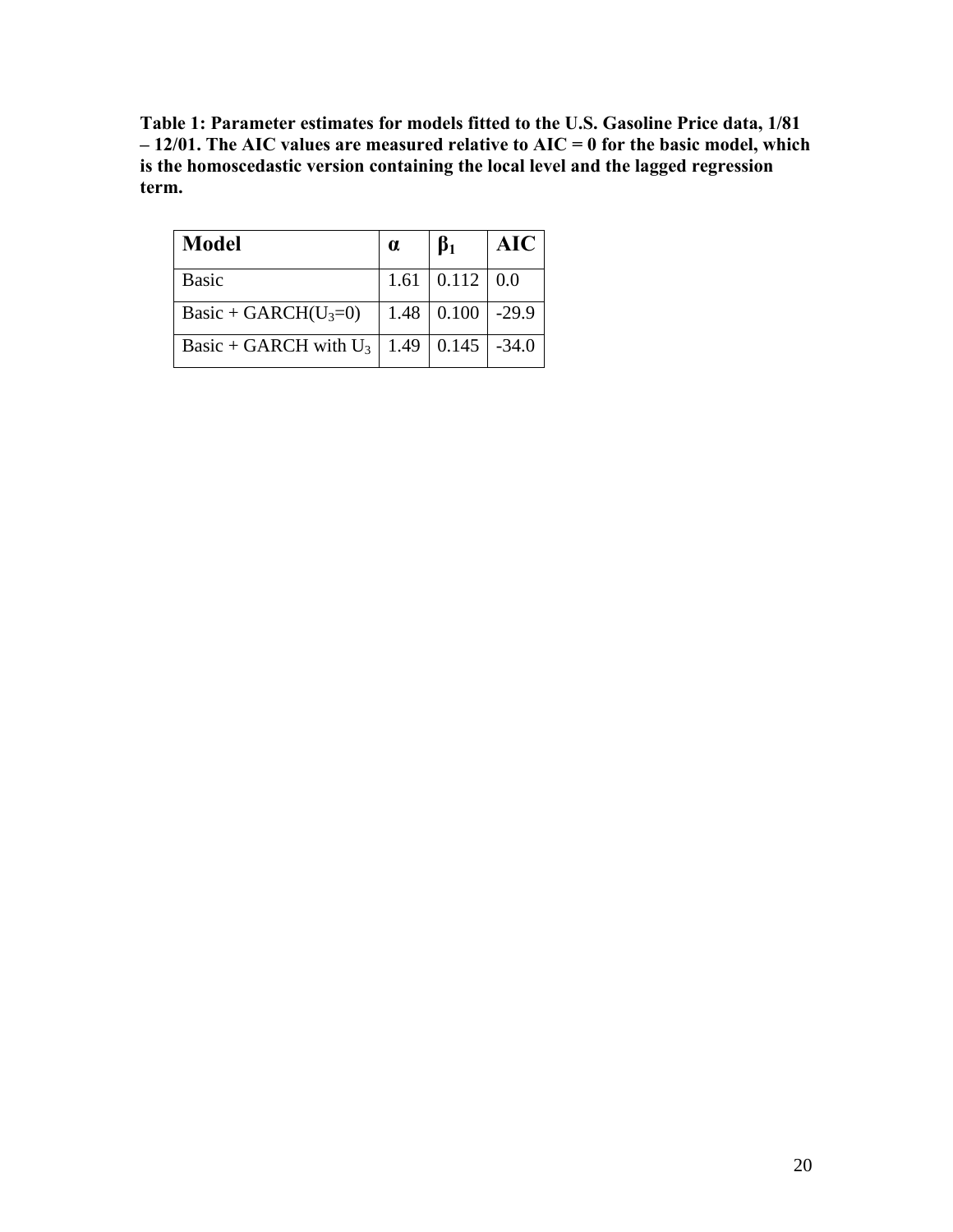| <b>YEAR</b> | Murder |    |
|-------------|--------|----|
| 1985        |        | 12 |
| 1986        |        | 8  |
| 1987        |        | 17 |
| 1988        |        | 19 |
| 1989        |        | 21 |
| 1990        |        | 25 |
| 1991        |        | 26 |
| 1992        |        | 21 |
| 1993        |        | 30 |
| 1994        |        | 34 |
| 1995        |        | 21 |
| 1996        |        | 13 |
| 1997        |        | 23 |
| 1998        |        | 13 |
| 1999        |        | 13 |
| 2000        |        | 12 |
| 2001        |        | 19 |
| 2002        |        | 32 |
| 2003        |        | 23 |
| 2004        |        | 18 |
| 2005        |        | 21 |
| 2006        |        | 19 |

# **Table 2: Number of murders per year in Montgomery County, Maryland**

**Table 3: Extreme entries of the P-values chart for the annual data on murders in Montgomery County, Maryland** 

| YEAR | Poisson | <b>NBD</b> |
|------|---------|------------|
| 1993 | 0.0014  | 0.037      |
| 1994 | 8.7E-05 | 0.021      |
| 2002 | 0.00038 | 0.031      |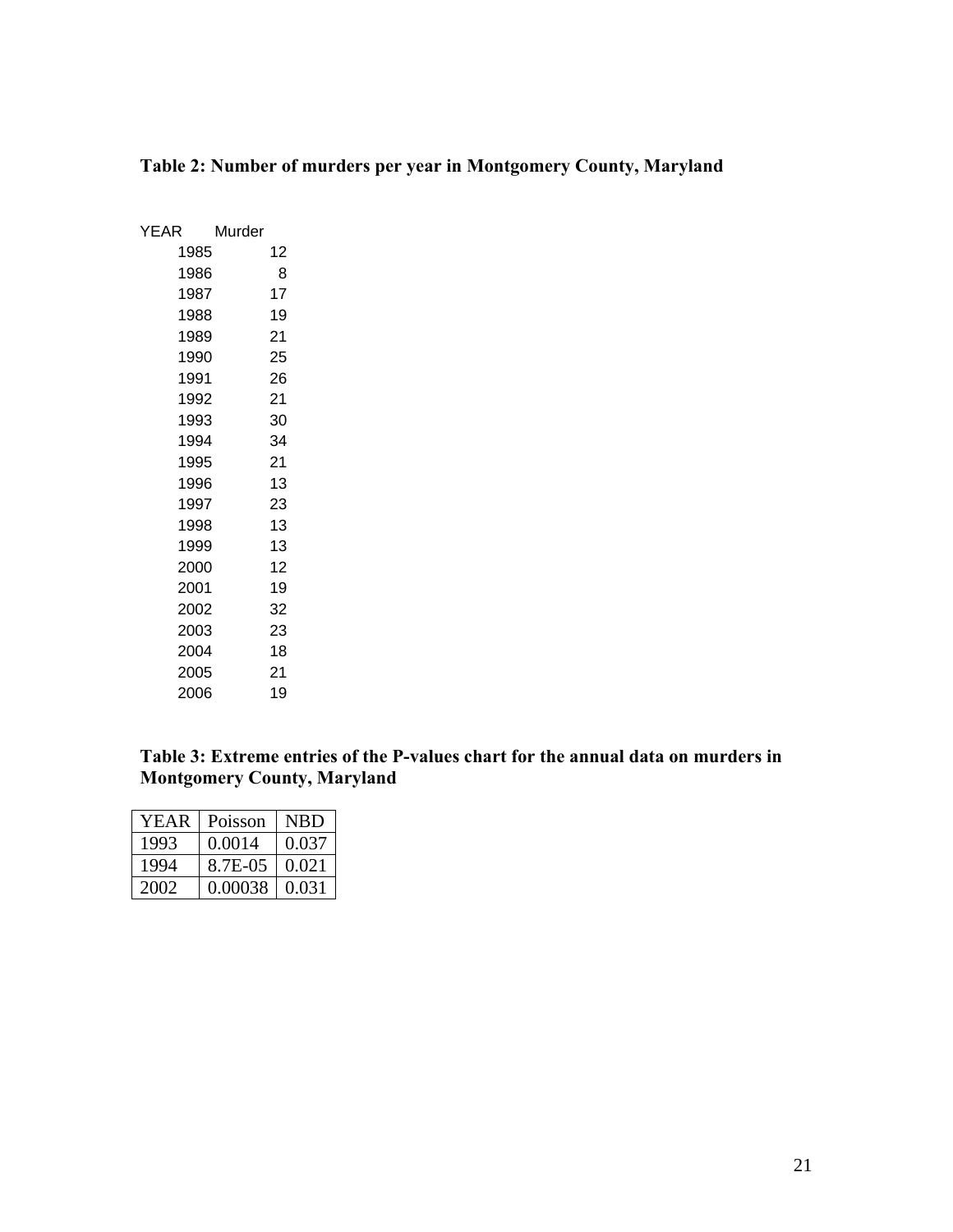





**Figure 1: Plots of (a) Monthly mileage, 1/81 – 3/07; (b) standardized residuals for AR(1) model fitted over 1/81 – 9/96; (c) standardized one-step-ahead forecasts from**  same model for  $6/97 - 3/07$ . The limits on the standardized charts are set at  $\pm 2.5$ **standard deviations.**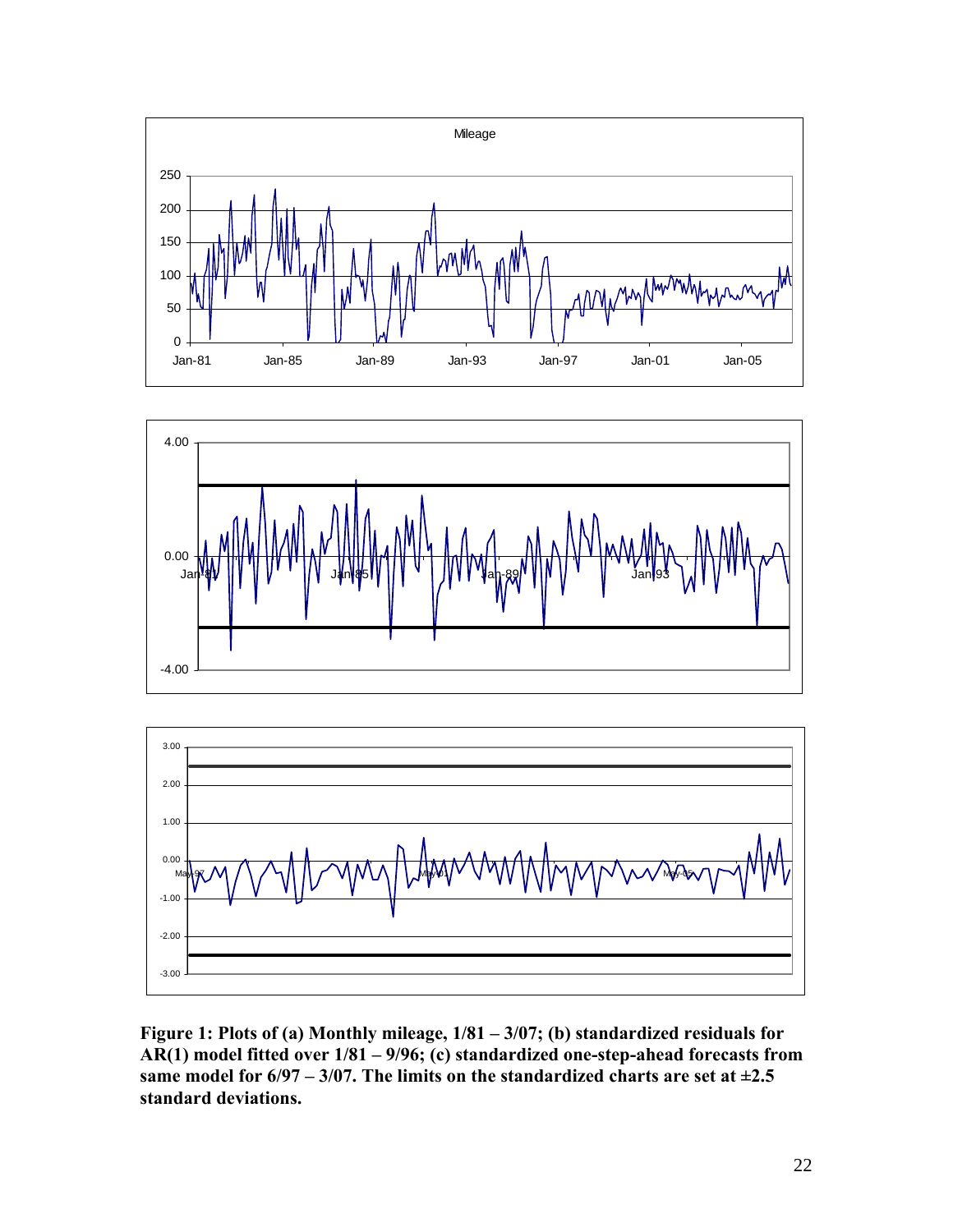





**Figure 2: Plots of (a) standardized one-step-ahead forecast errors for the GARCH model for monthly mileage model for the period 6/97 – 3/07; (b) forecast errors for the same period after recalibrating the model; (c) standard deviations from the original model for the period 1/81 – 3/07. The limits on the forecast errors charts are set at ±2.5 standard deviations.**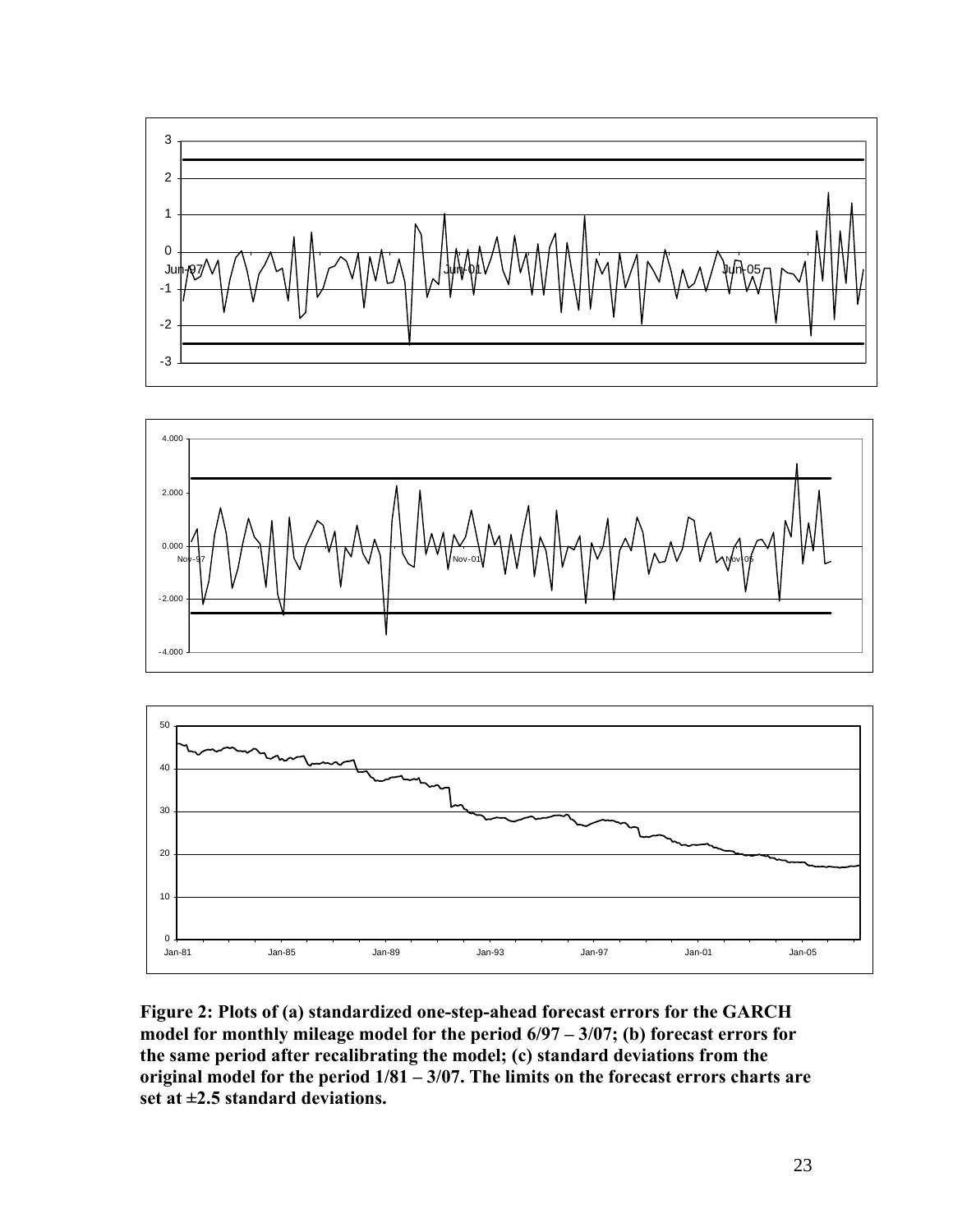

**Figure 3: Plots for the log (gas price) [solid line] and log (spot price/10) [dotted line]**  series over the period 8/90 – 11/06. The spot price is scaled simply to place both **series on the same diagram.**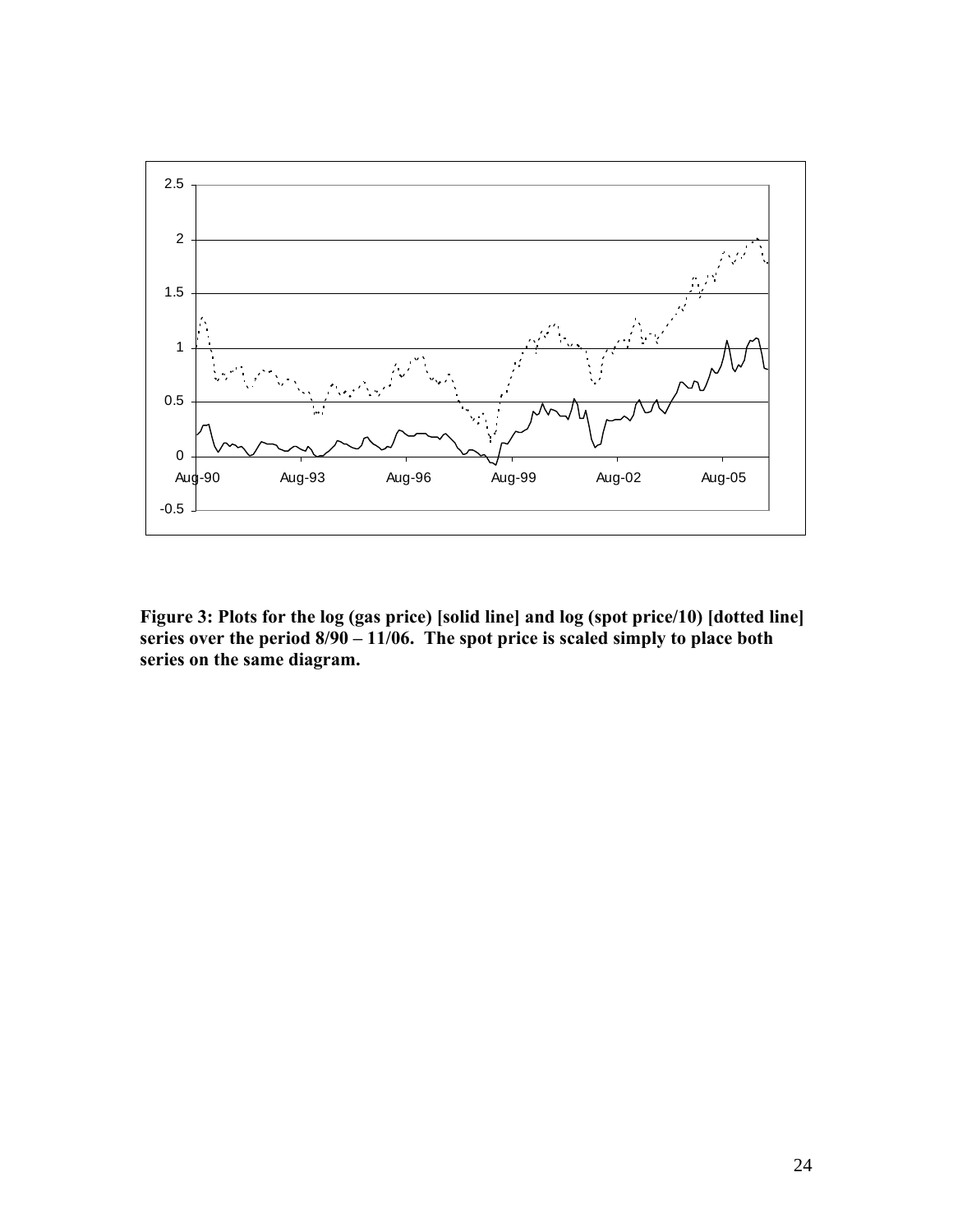

(a) Standardized residuals for the constant variance model

(b) Standardized residuals for the GARCH model



(c) Standard deviations for the GARCH model



**Figure 4: Plots for the log (gas price) series over the period 1/02 – 11/06. The limits on the standardized residuals charts are set at ±2.5 standard deviations.**